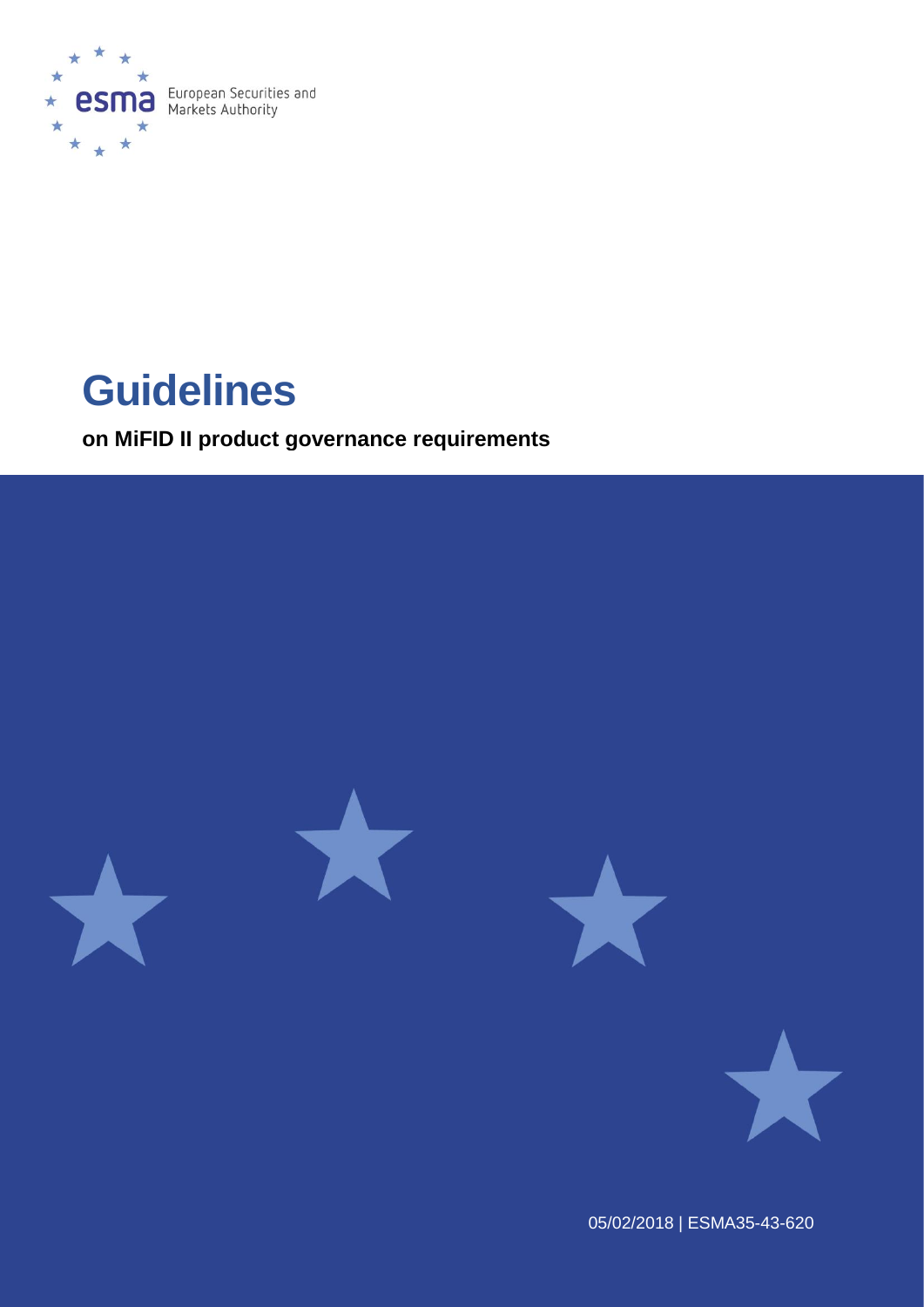

# **Table of Contents**

|  | V. Guidelines on the application of Articles 16(3) and 24(2) of MIFID II 5     |  |
|--|--------------------------------------------------------------------------------|--|
|  |                                                                                |  |
|  |                                                                                |  |
|  |                                                                                |  |
|  | V.4. Guidelines on issues applicable to both manufacturers and distributors 17 |  |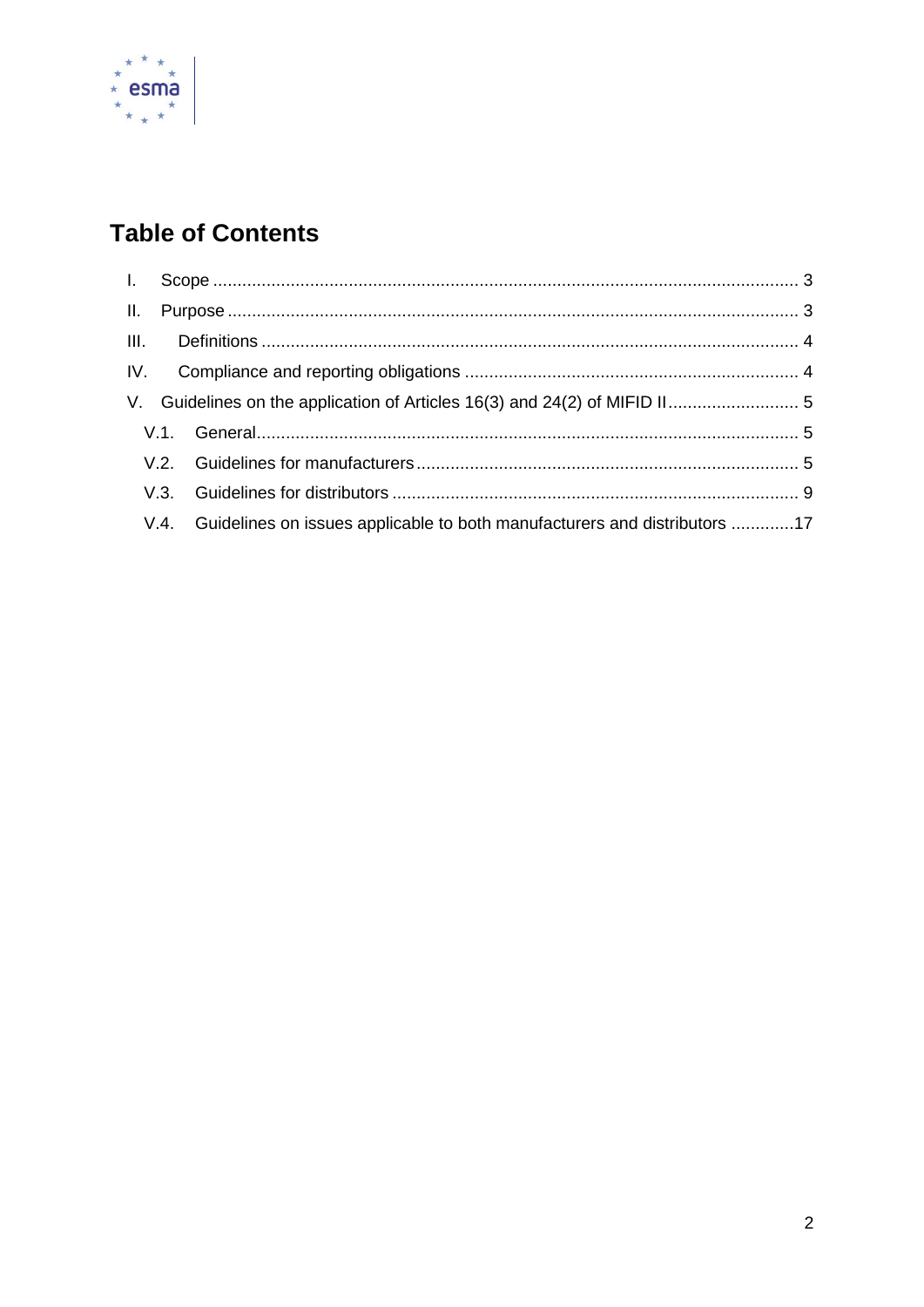

# <span id="page-2-0"></span>**I. Scope**

#### **Who?**

- 1. These guidelines apply to:
	- firms subject to any of the following requirements:
		- i. Article  $9(3)$  of Directive 2014/65/EU<sup>1</sup> (MiFID II);
		- ii. Article 16(3) of MiFID II;
		- iii. Article  $24(1)$  and  $24(2)$  of MiFID II;
		- iv. Articles 9 and 10 of the Commission Delegated Directive (EU) 2017/593<sup>2</sup> (MiFID II Delegated Directive).
	- competent authorities with supervisory oversight of the above firms.

#### **What?**

2. These guidelines apply in relation to the requirements referred to in paragraph 1 of these guidelines; in particular, they concern the manufacturing or distribution of investment products.

#### **When?**

-

3. These guidelines apply from 3 January 2018.

#### <span id="page-2-1"></span>**II. Purpose**

- 4. The purpose of these guidelines is to provide more clarity on the product governance obligations for firms set out in paragraph 1.
- 5. ESMA expects these guidelines to promote greater convergence in the implementation and application of the MiFID II requirements on product governance. In complying with these guidelines, ESMA anticipates a corresponding strengthening of investor protection. Annex V includes a number of illustrative examples. These examples do not form part of the guidelines but instead aim to assist firms and competent authorities in understanding how the guidelines apply.

<sup>1</sup> Directive 2014/65/EU of the European Parliament and of the Council of 15 May 2014 on markets in financial instruments and amending Directive 2002/92/EC and Directive 2011/61/EU (OJ L 173, 12.06.2014, p. 349).

<sup>&</sup>lt;sup>2</sup> Commission Delegated Directive (EU) 2017/593 of 7 April 2016 supplementing Directive 2014/65/EU of the European Parliament and of the Council with regard to safeguarding of financial instruments and funds belonging to clients, product governance obligations and the rules applicable to the provision or reception of fees, commissions or any monetary or non-monetary benefits (OJ L 87, 31.3.2017, p. 500-517).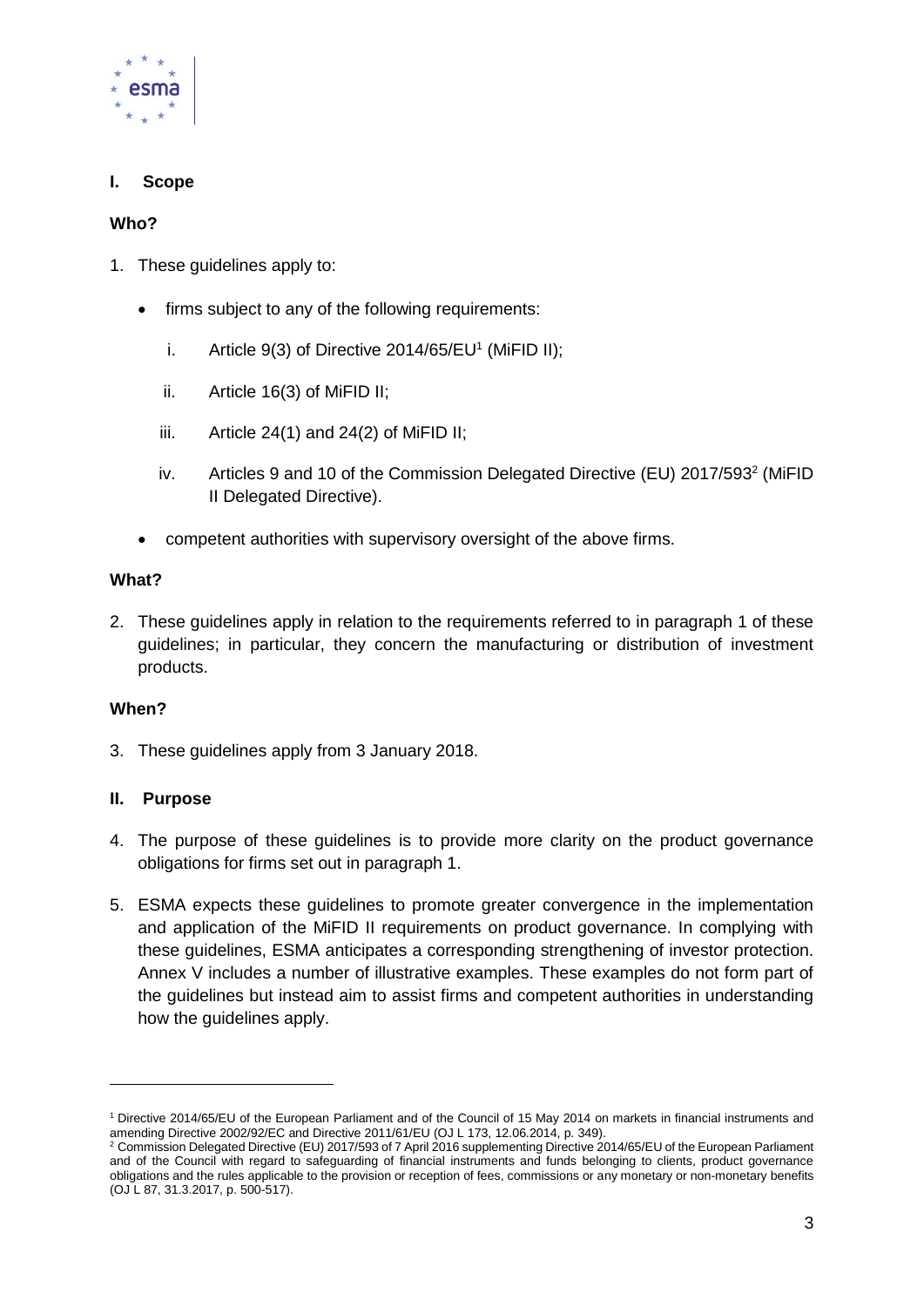

# <span id="page-3-0"></span>**III. Definitions**

- 6. For the purpose of these guidelines, the following definitions apply:
	- 'firms' mean firms subject to the requirements set out in paragraph 1 and include investment firms (as defined in Article 4(1)(1) of MiFID II), including credit institutions when providing investment services and activities (within the meaning of Article 4(1)(2) of MiFID II), investment firms and credit institutions when selling or advising clients in relation to structured deposits), UCITS management companies and external Alternative Investment Fund Managers (AIFMs) (as defined in Article 5(1)(a) of the AIFMD<sup>3</sup>) when providing the investment services of individual portfolio management or non-core services (within the meaning of Article 6(3)(a) and (b) of the UCITS Directive<sup>4</sup> and Article 6(4)(a) and (b) of the AIFMD);
	- 'investment product' means a financial instrument (within the meaning of Article 4(1)(15) of MiFID II) or a structured deposit (within the meaning of Article 4(1)(43) of MiFID II);
	- 'manufacturer' means, taking into account Recital 15 and Article 9(1) of the MiFID II Delegated Directive, a firm that manufactures an investment product, including the creation, development, issuance or design of that product, including when advising corporate issuers on the launch of a new product;
	- 'distributor' means, taking into account Recital 15 and Article 10(1) of the MiFID II Delegated Directive, a firm that offers, recommends or sells an investment product and service to a client.

# <span id="page-3-1"></span>**IV. Compliance and reporting obligations**

#### **Status of the guidelines**

-

- 7. This document contains guidelines issued under Article 16 of the ESMA Regulation. In accordance with Article 16(3) of the ESMA Regulation, competent authorities and financial market participants must make every effort to comply with the guidelines.
- 8. Competent authorities to whom the guidelines apply should comply by incorporating them into their supervisory practices, including where particular guidelines are directed primarily at financial market participants.

<sup>3</sup> Directive 2011/61/EU of the European Parliament and of the Council of 8 June 2011 on Alternative Investment Fund Managers and amending Directives 2003/41/EC and Regulations (EC) No 1060/2009 and (EU) No 1095/2010 (OJ L 174, 01.07.2011, p.1- 73).

<sup>4</sup> Directive 2009/65/EC of the European Parliament and of the Council of 13 July 2009 on the coordination of laws, regulations and administrative provisions relating to undertakings for collective investment in transferable securities (UCITS) (OJ L 302, 17.11.2009, p. 32).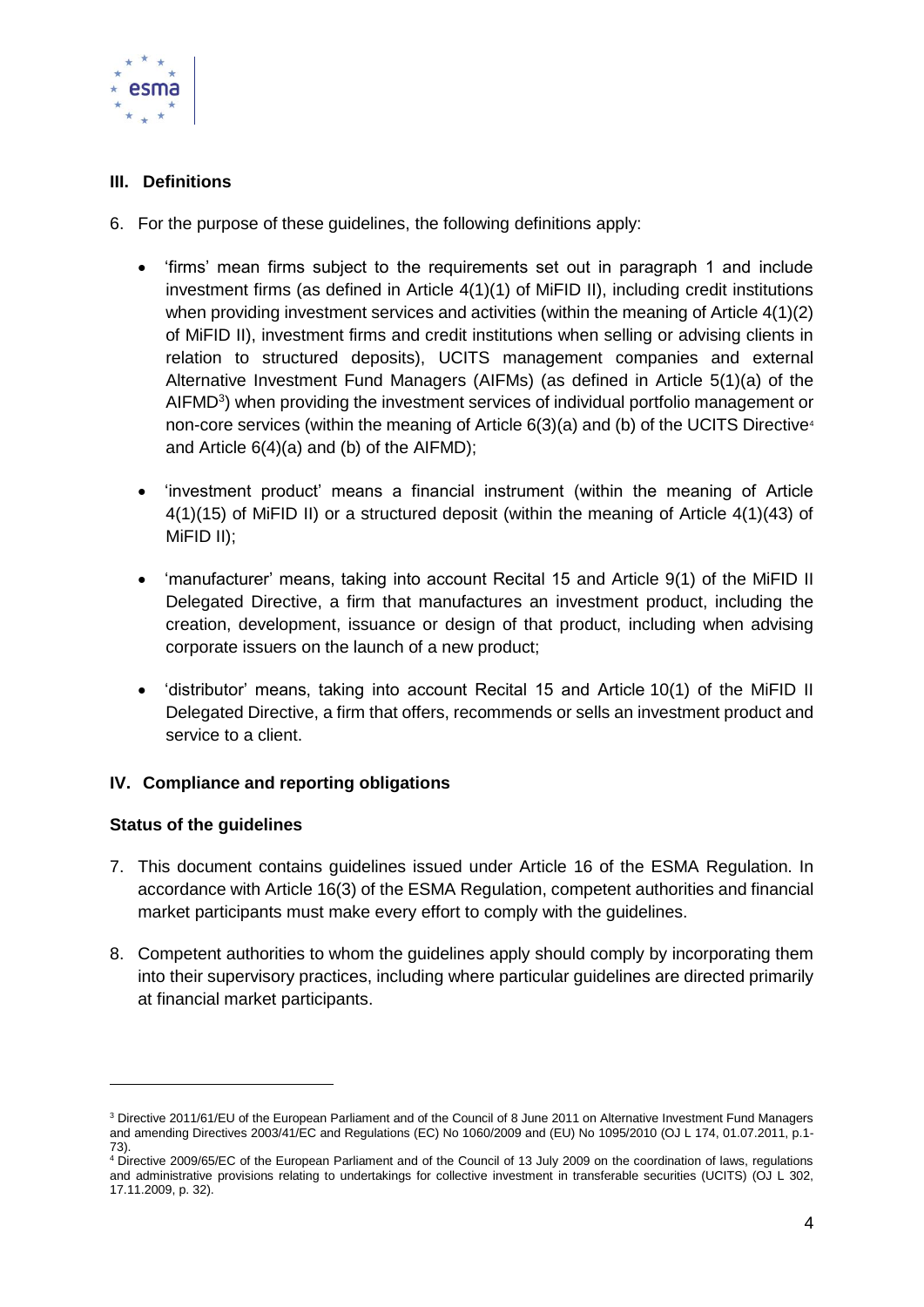

# **Reporting requirements**

- 9. Competent authorities to which these guidelines apply must notify ESMA whether they comply or intend to comply with the guidelines, stating their reasons for non-compliance where they do not comply or do not intend to comply, within two months of the date of publication of the guidelines on ESMA's website in all official languages of the EU.
- 10. Firms are not required to report to ESMA whether they comply with these guidelines.

# <span id="page-4-0"></span>**V. Guidelines on the application of Articles 16(3) and 24(2) of MIFID II**

#### <span id="page-4-1"></span>**V.1. General**

- 11. These guidelines should, in accordance with subparagraph 2 of Article 9(1), and subparagraph 1 of Article 10(1) of the MiFID II Delegated Directive, be applied in a way that is appropriate and proportionate, taking into account the nature of the investment product, the investment service and the target market of the product.
- 12. When a firm acts both as the manufacturer and distributor of investment products, the Guidelines set out below apply as relevant, and as long as the firm meets all the applicable manufacturer and distributor obligations.

# <span id="page-4-2"></span>**V.2. Guidelines for manufacturers**

# **Identification of the potential target market by the manufacturer: categories to be considered**

- 13. The potential target market identification by manufacturers should not be solely conducted on the basis of quantitative criteria but needs to be based on sufficient qualitative considerations as well. Services for the mass market in particular, may require automation of processes and this automation is usually based on formulas or algorithmic methodologies that process quantitative criteria for products and clients. Such numerical data is usually generated through scoring systems (for example, by using product features like volatility of financial instruments, rating of issuers, etc. or through "conversion" of factual data into numerical systems). With regard to the target market identification, firms should not solely rely on such quantitative criteria but sufficiently balance them with qualitative considerations.
- 14. Manufacturers should use the list of categories set out in these guidelines as a basis for identifying the target market for their investment products. The list of the categories is cumulative: when assessing the target market, each manufacturer should use each of those categories. In doing so, a manufacturer should analyse the relevance of each category for a certain product and then align the depth of the identification in proportion to the type, nature and other features of the product (as described in paragraphs 18-24 of the guidelines).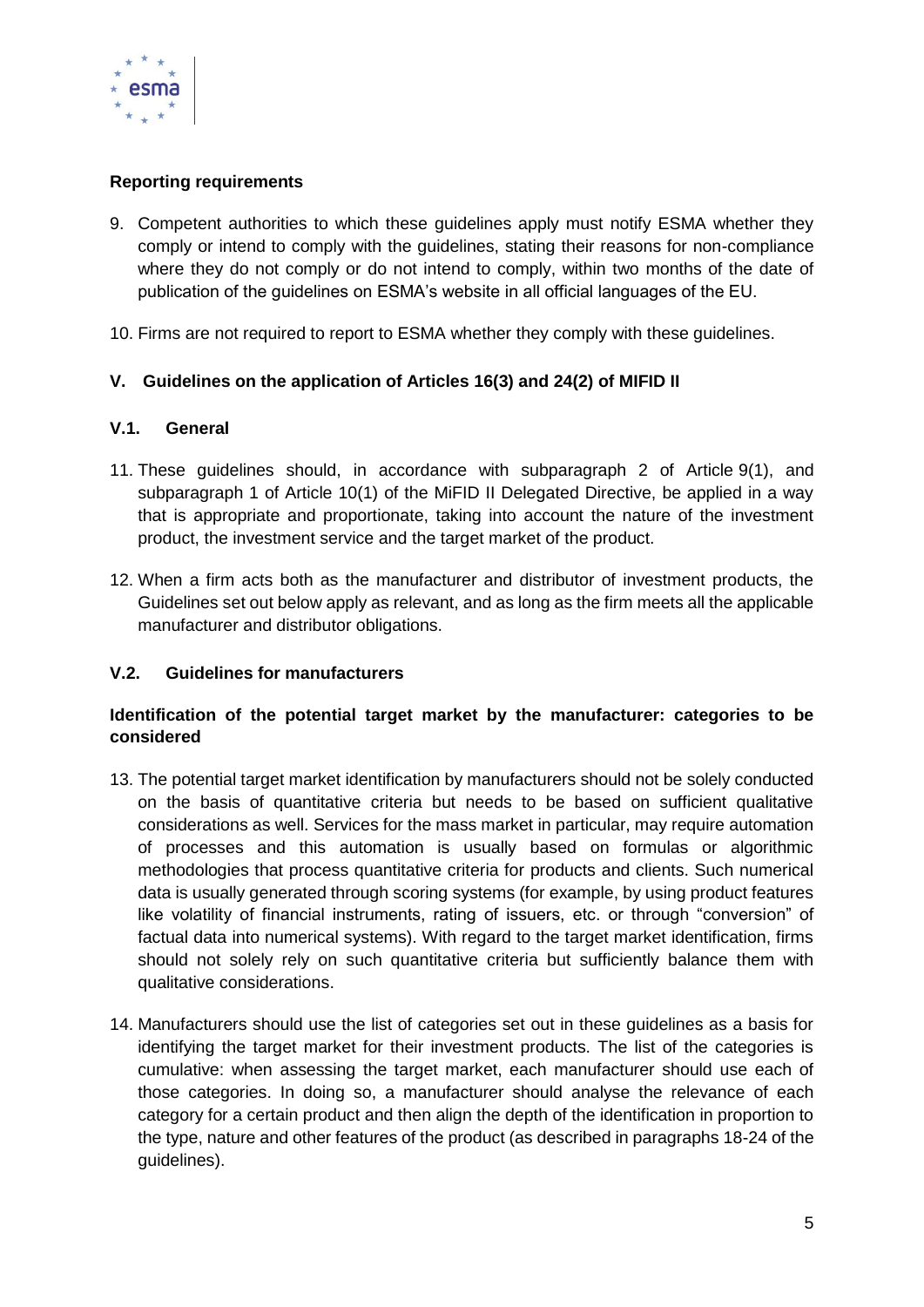

- 15. When detailing/describing each one of these categories, manufacturers should take into account the relationship between different categories since they all contribute to the definition of the target market for a given product.
- 16. Manufacturers should not exclude any of the five below mentioned categories. If, in the manufacturers view, these five categories are too restrictive to identify a meaningful target market, additional categories may be added. In the decision, whether to use such additional categories or not, manufacturers may take into account the characteristics of the information-channels with distributors. For example, in order to facilitate the exchange of information with distributors and to foster open architecture, manufacturers may limit the use of additional categories to cases where these are essential to define a meaningful target market for the product.
- 17. Manufacturers need to identify a potential target market<sup>5</sup>. As they usually do not have direct client contact, and in accordance with subparagraph 2 of Article 9(9) of the MiFID II Delegated Directive, this means that their target market identification may be based *inter alia* on their theoretical knowledge and experience of the product.
- 18. Manufacturers should use the following list of five categories:
	- (a) The type of clients to whom the product is targeted: The firm should specify to which type of client the product is targeted. This specification should be made according to the MiFID II client categorisation of "retail client", "professional client" and/or "eligible counterparty".
	- (b) Knowledge and experience: The firm should specify the knowledge that the target clients should have about elements such as: the relevant product type, product features and/or knowledge in thematically related areas that help to understand the product. For example, for structured products with complicated return profiles, firms could specify that target investors should have knowledge of how this type of product works and the likely outcomes from the product. Regarding experience, the firm could describe how much practical experience target clients should have with elements such as: relevant product type, relevant product features and/or experience in thematically related areas. The firm could specify, for example, a time period for which clients should have been active in the financial markets. Knowledge and experience may be dependent on each other in some cases (i.e. an investor with limited or no experience could be a valid target client if they compensate missing experience with extensive knowledge).
	- (c) Financial situation with a focus on the ability to bear losses: The firm should specify the percentage of losses target clients should be able and willing to afford (for example, from minor losses to total loss) and if there are any additional payment

<sup>5</sup> See Article 9(9) of the MiFID Delegated Directive.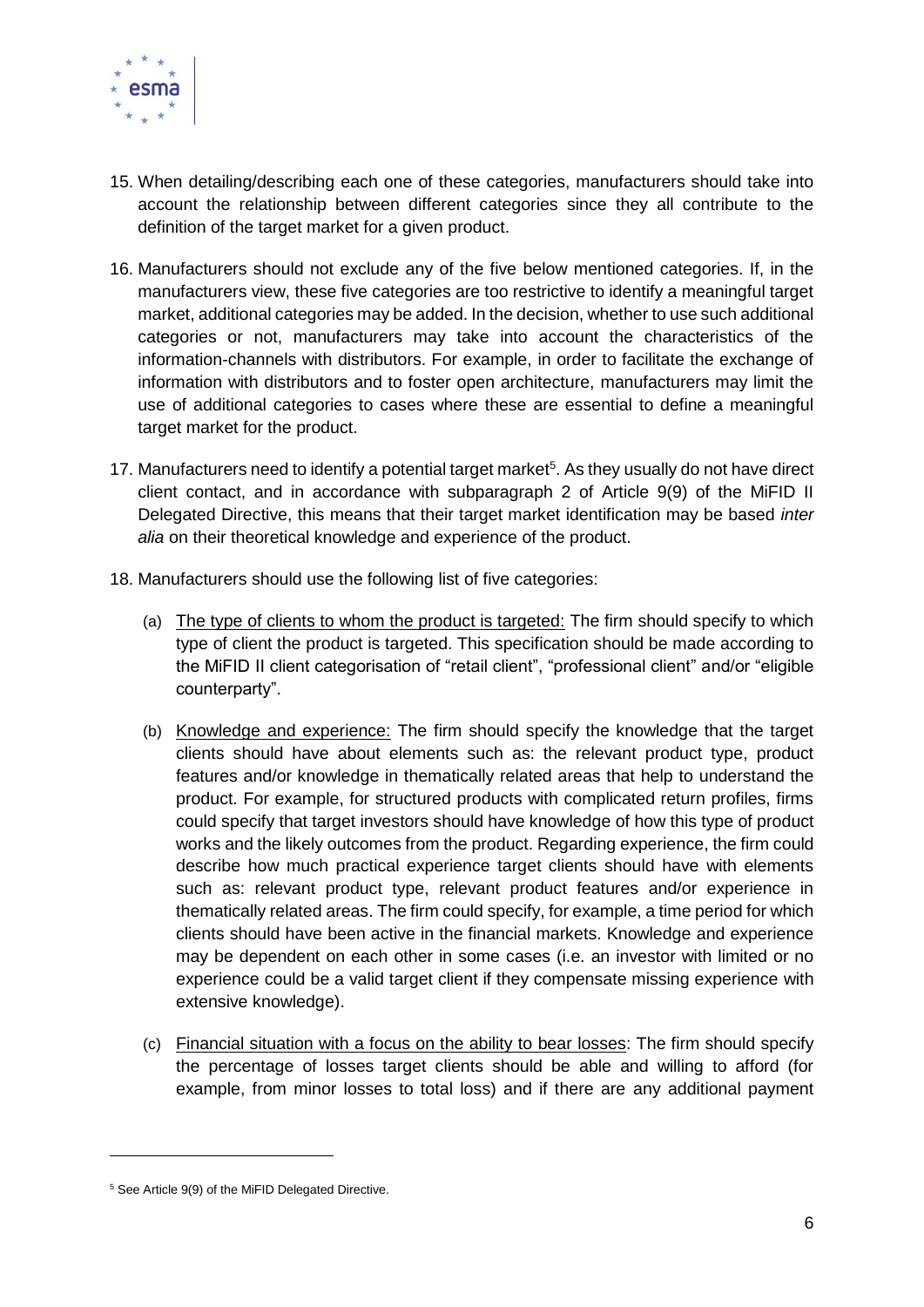

obligations that might exceed the amount invested (for example, margin calls). This could also be phrased as a maximum proportion of assets that should be invested.

- (d) Risk tolerance and compatibility of the risk/reward profile of the product with the target market: The firm should specify the general attitude that target clients should have in relation to the risks of investment. Basic risk-attitudes should be categorised (for example, "risk oriented or speculative", "balanced", "conservative") and clearly described. Since different firms in the chain may have different approaches to defining risk, the firm should be explicit about the criteria that must be met in order to categorise a client in this way. Firms should use the risk indicator stipulated by the PRIIPs Regulation or the UCITS Directive, where applicable, to fulfil this requirement.
- (e) Clients' Objectives and Needs: The firm should specify the investment objectives and needs of target clients that a product is designed to meet, including the wider financial goals of target clients or the overall strategy they follow when investing. For example, reference could be made to the expected investment horizon (number of years the investment is to be held). Those objectives can be "fine-tuned" by specifying particular aspects of the investment and expectations of targeted clients. The particular clients' objectives and needs a product is intended to fulfil may vary from specific to more generic. For example, a product may be designed to meet the needs of a specific age demographic, to achieve tax efficiency based on clients' country of tax residence, or be designed with special product features to achieve specific investment objectives such as "currency protection", "green investment", "ethical investment", etc., as relevant.
- 19. Depending on the characteristics of the specific product manufactured, the description of one or more of the above categories may result in the identification of a broad group of target clients that could also encompass a more restricted group. For example, if a product is considered compatible with target clients possessing general relevant knowledge and experience, obviously it will be compatible with a sophisticated level of knowledge and experience.
- 20. In order to avoid the risk of misinterpretations and misunderstandings, manufacturers should clearly define the concepts and terminology used when defining the target market across the five categories listed above.

# **Identification of the potential target market: differentiation on the basis of the nature of the product manufactured**

21. The identification of the potential target market should be done in an appropriate and proportionate manner, considering the nature of the investment product. This means that the target market identification should consider the characteristics of the product including its complexity (including costs and charges structure), risk-reward profile or liquidity, or its innovative character.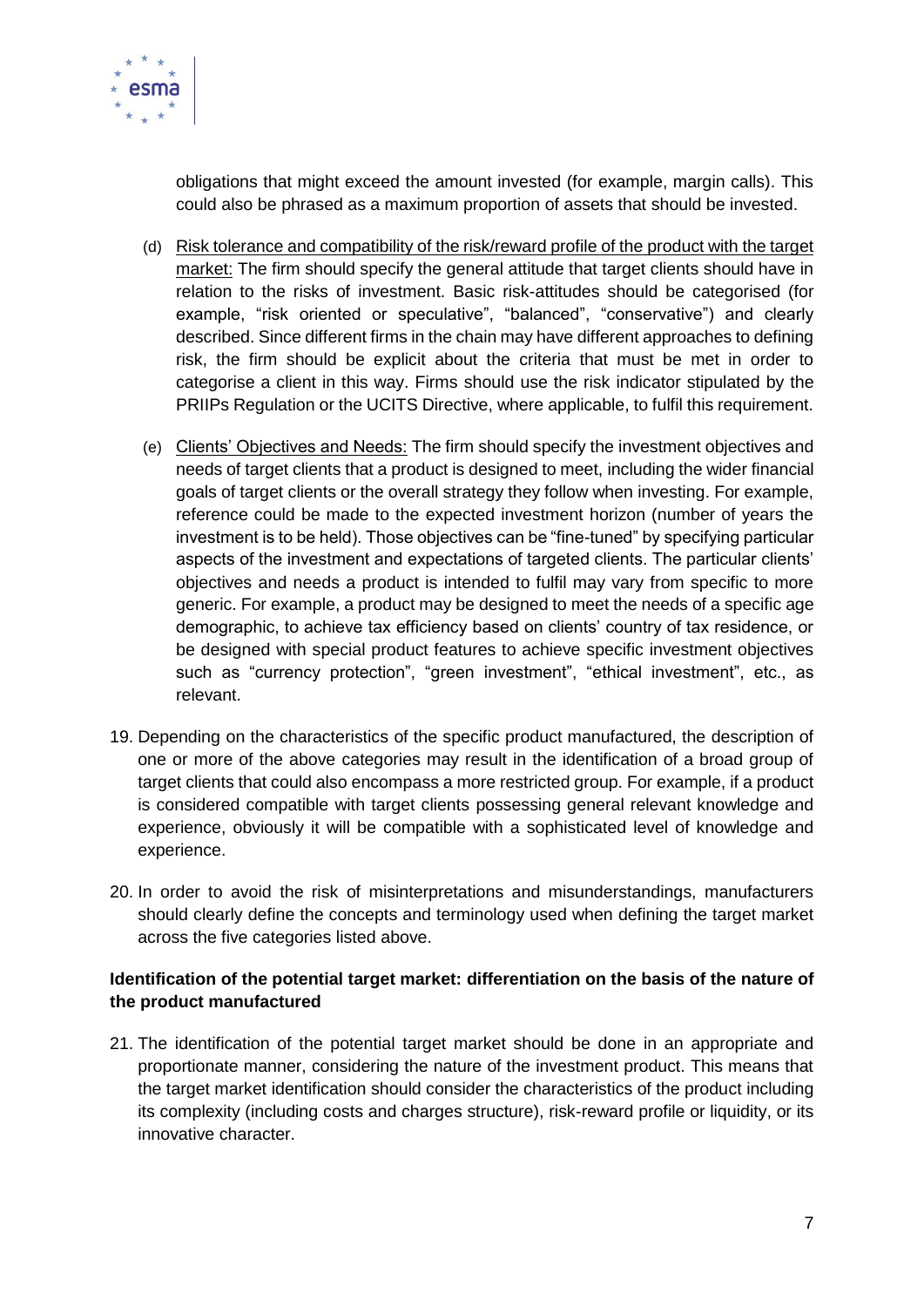

- 22. Consequently, for more complicated products, such as structured products with complicated return profiles, the target market should be identified with more detail. For simpler, more common products it is likely that the target market will be identified with less detail<sup>6</sup>:
	- For some types of investment products the manufacturer may identify the abovementioned target market categories referred to in paragraph 18 following a common approach for financial instruments of one type with sufficiently comparable product features (for example due to an external benchmark, or because they belong to a stock-exchange segment with certain requirements).
	- Depending on the investment product, the description of one or more of the abovementioned categories may be more generic. The simpler a product is, the less detailed a category may be.
- 23. However, in all cases, the target market must be identified at a sufficiently granular level to avoid the inclusion of any groups of investors for whose needs, characteristics and objectives the product is not compatible.
- 24. For bespoke or tailor-made products, the target market of the product will usually be the client who ordered the product unless the distribution of the product to other clients is also foreseen.

# **Articulation between the distribution strategy of the manufacturer and its definition of the target market**

- 25. According to Article 16(3) of MiFID II, the manufacturer shall ensure that its intended distribution strategy is consistent with the identified target and, according to Article 24(2) of MiFID II, the manufacturer needs to take reasonable steps to ensure that the financial product is distributed to the identified target market. The manufacturer should define its distribution strategy so that this strategy favours the sale of each product to the target market of this product. This includes that, when the manufacturer can choose the distributors of its products, the manufacturer makes its best efforts to select distributors whose type of clients and services offered are compatible with the target market of the product.
- 26. In defining the distribution strategy, a manufacturer should determine the extent of clients' information necessary to the distributor to properly assess the target market for its product. Hence, the manufacturer should propose the type of investment service through which the targeted clients should or could acquire the financial instrument. If the product is deemed appropriate for a sale without advice, the firm could also specify the preferred acquisition channel.

<sup>6</sup> See Recital 19 of the MiFID II Delegated Directive.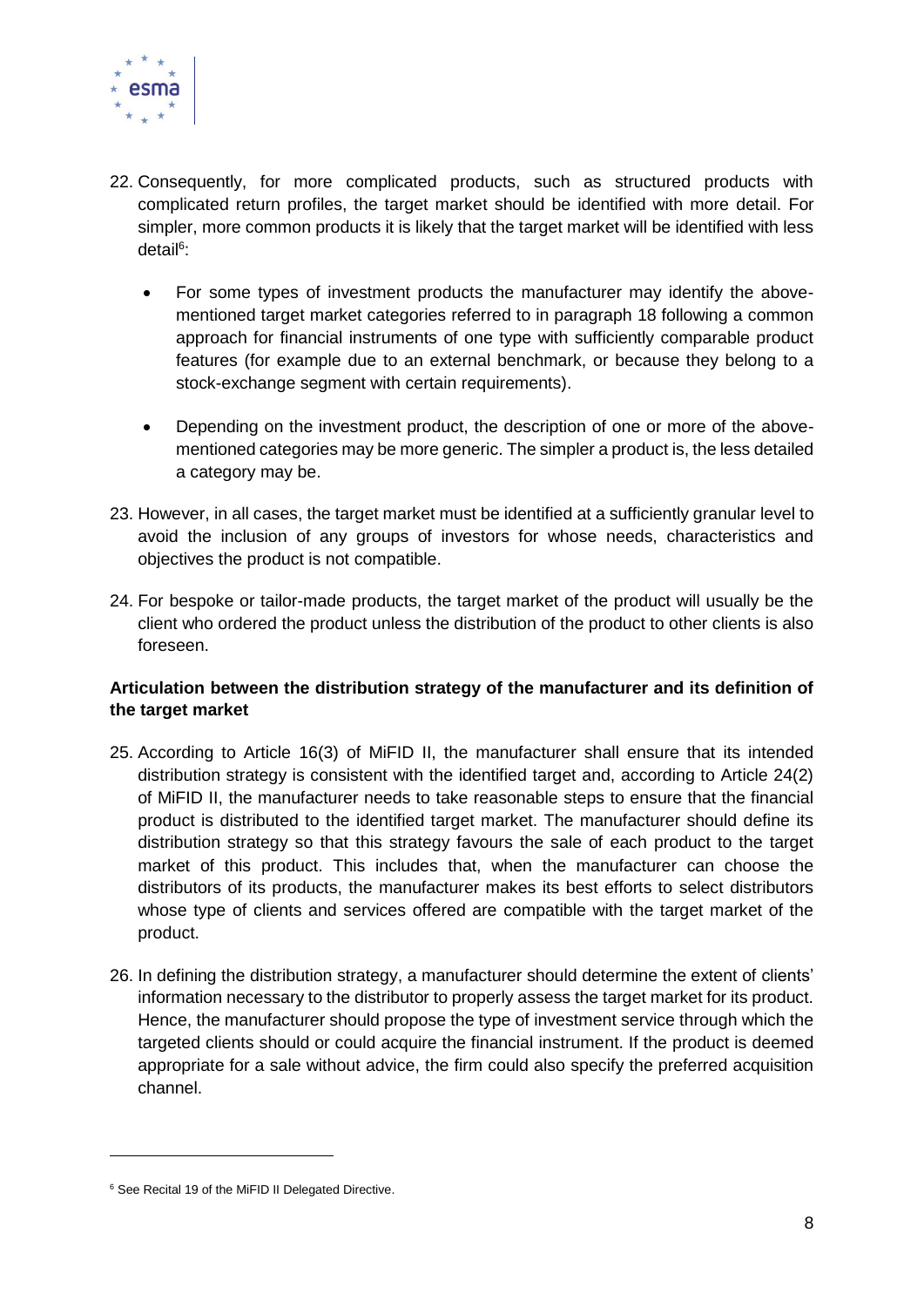

-

# <span id="page-8-0"></span>**V.3. Guidelines for distributors**

# **Timing and relationship of target market assessment of the distributor with other product governance processes**

- 27. The distributor's target market identification (i.e. the 'actual' target market for that product) should be conducted as part of the general decision making process about the range of services and products the distributor is going to distribute. Hence, the actual target market identification should occur at an early stage, when the firm's business policies and distribution strategies are defined by the management body and, on an *ex-ante* basis (i.e. before going into daily business).
- 28. In particular, distributors should take responsibility to ensure, from the very beginning, the general consistency of the products that are going to be offered and the related services that will be provided with the needs, characteristics and objectives of target clients.
- 29. The decision making process about the service and product universe in combination with the target market identification process should directly influence the way in which the firm's daily business is conducted, as the management body's choices are implemented along the firm's decision chain and hierarchy. Those processes will jointly have a direct impact on the compatibility of products and services offered and will influence all other relevant processes connected with the services provided, especially the definition of budgeting objectives and staff remuneration policies.
- 30. Firms should especially focus on the investment services through which the products will be offered to their respective target markets. In this context, ESMA expects that the nature of the products is duly taken into account, paying particular attention to those products characterised by complexity/risk features or by other relevant features (such as, for example, illiquidity and innovation).<sup>7</sup> For example, if a distributor has detailed information on some clients (for example, through an existing relationship with them for the provision of investment advice), it could decide that, considering the particular risk-reward profile of a product, the interest of this group of clients would be best served if execution services are excluded for them. Similarly, the distributor could decide that some non-complex products which could potentially be offered under the execution-only regime will only be offered in accordance with appropriateness or suitability requirements, so as to grant a higher degree of protection to clients.
- 31. Specifically, distributors should decide which products are going to be recommended (also through the provision of portfolio management) or offered or actively marketed to certain groups of clients (characterised by common features in terms of knowledge, experience,

<sup>&</sup>lt;sup>7</sup> This is in line with Recital 18 of the MiFID II Delegated Directive, which clarifies: 'in light of the requirements set out in Directive 2014/65/EU and in the interest of investor protection, product governance rules should apply to all products sold on primary and secondary markets, irrespective of the type of product or service provided and of the requirements applicable at point of sale. However, those rules may be applied in a proportionate manner, depending on the complexity of the product and the degree to which publicly available information can be obtained, taking into account the nature of the instrument, the investment service and the target market. Proportionality means that these rules could be relatively simple for certain simple, products distributed on an execution-only basis where such products would be compatible with the needs and characteristics of the mass retail market'.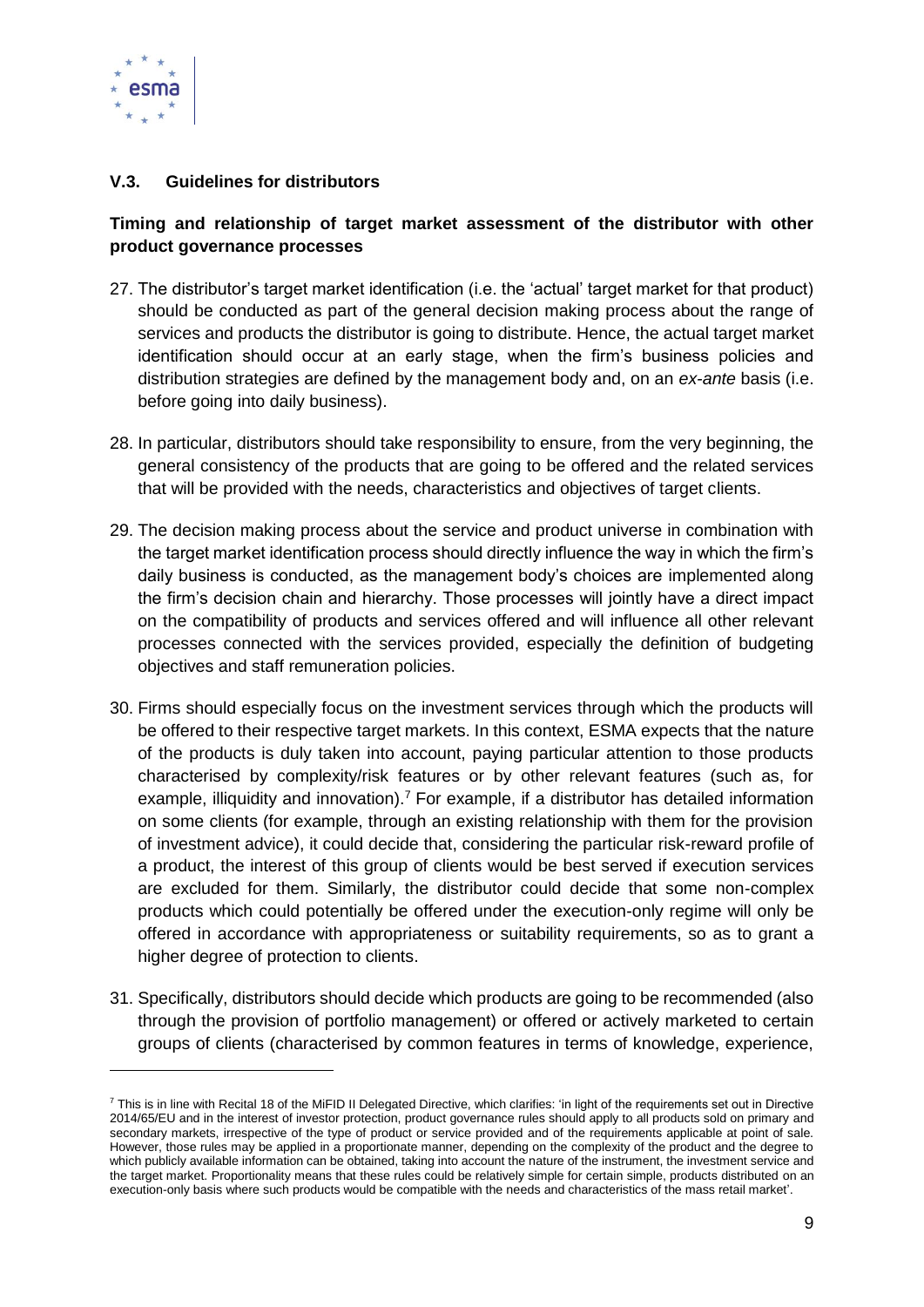

financial situation, etc.). Distributors should also decide which products will be made available to (existing or prospective) clients at their own initiative through execution services without active marketing, considering that in such situations the level of client information available may be very limited.

32. In any case, where on the basis of all information and data that may be at the distributors' disposal and gathered through investment or ancillary services or through other sources, including the information obtained from manufacturers, the distributor assesses that a certain product will never be compatible with the needs and characteristics of its existing or prospective clients, it should refrain from including the product in its product assortment (i.e. the products that will be offered, to whom, and through the provision of which investment services).

# **Relation between the product governance requirements and the assessment of suitability or appropriateness**

33. The obligation of the distributor to identify the actual target market and to ensure that a product is distributed in accordance with the actual target market is not substituted by an assessment of suitability or appropriateness and has to be conducted in addition to, and before such an assessment. In particular, the identification, for a given product, of its target market and related distribution strategy should ensure that the product ends up with the type of customers for whose needs, characteristics and objectives it had been designed, instead of another group of clients with whom the product may not be compatible.

#### **Identification of the target market by the distributor: categories to be considered**

- 34. Distributors should use the same list of categories used by manufacturers (see paragraph 18), as a basis for defining the target market for their products. However, distributors should define the target market on a more concrete level and should take into account the type of clients they provide investment services to, the nature of the investment products and the type of investment services they provide.
- 35. As the manufacturer has to specify the potential target market based on its theoretical knowledge and experience with a similar product, it will determine the product's target market without specific knowledge of individual clients. Therefore, the manufacturer's assessment will be conducted with a more general view of how the features/nature of a product would be compatible for certain types of investors, based on their knowledge of the financial markets and their past experience with similar products. In this way, a set of boundaries is introduced on a more abstract level.
- 36. The distributor on the other hand has to specify the actual target market, considering the boundaries of the potential target market set by the manufacturer. Distributors should base their target market on their information and knowledge of their own client base and the information received from the manufacturer (if any) or information that has been obtained by the distributor itself via desk research (especially in cases where the distributor is a new firm that does not yet have enough-actual information about its own clients). Distributors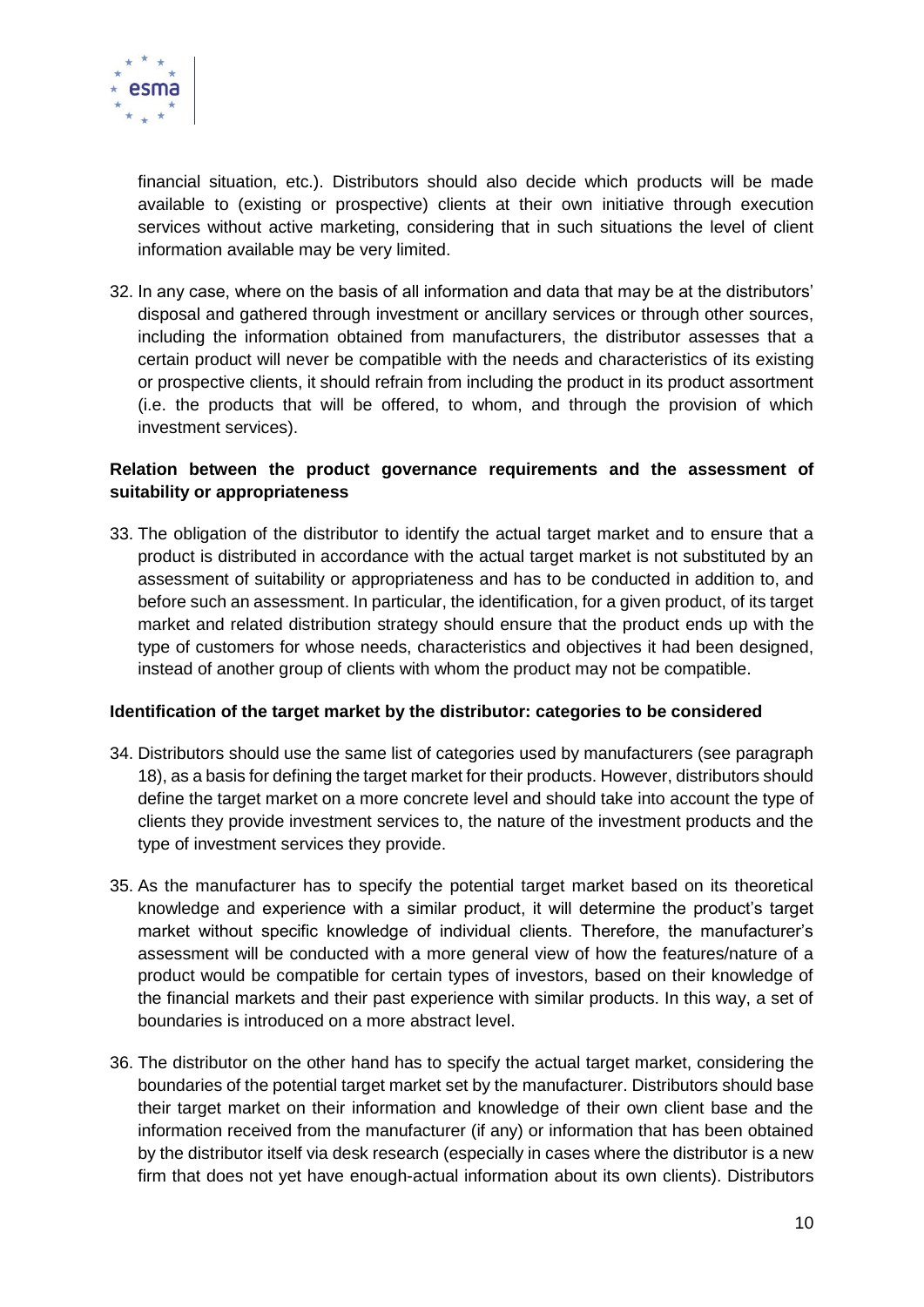

should use the manufacturer's more general target market assessment together with existing information on their clients or prospective clients to identify their own target market for a product that is the group of clients to whom they are effectively going to offer the product through the provision of their services.

- 37. To this end, distributors should conduct a thorough analysis of the characteristics of their client base, i.e. existing clients, as well as prospective clients (for example, a distributor may have clients with bank deposits to whom they intend to offer investment services). Distributors should use any information and data deemed reasonably useful and available for this purpose that may be at the distributors' disposal and gathered through investment or ancillary services. In addition, they could use any information and data deemed reasonably useful and available that may be at the distributors' disposal and gathered through sources other than the provision of investment or ancillary services.
- 38. When refining the manufacturer's target market, the distributor should not deviate from the fundamental decisions made therein. However, distributors cannot just rely on the manufacturer's target market without considering how the target market defined by the manufacturer would fit to their client base. For that purpose, distributors should implement and maintain a dedicated process, which needs to be run in all cases. This process is subject to proportionality, i.e. the scrutiny and  $-$  if necessary  $-$  the refinement of the manufacturers target market by the distributor should be more intensive for more complex products and could be less intensive in case of simpler, more common products. If, as a result of the process, the distributor comes to the conclusion that the target market of the manufacturer does not need to be refined, the distributor may use the manufacturer's target market as it is.
- 39. Usually, the target market assessment of the distributor will occur after the manufacturer has communicated its target market to him. However, it is possible that manufacturer and distributor could define both the manufacturer's target market and the distributor's target market, including any review and refinement process, at the same time. This could, for example, occur where the manufacturer and the distributor jointly develop a common target market standard for the products they usually exchange. Both the manufacturer and the distributor retain their responsibility for their obligations to identify a target market as described in MiFID II and the MiFID II Delegated Directive and further specified in these guidelines to identify a target market. A manufacturer has still to take reasonable steps to ensure that products are distributed to the identified target market and a distributor has to ensure that products are offered or recommended only when this is in the interest of clients.
- 40. When distributors define their product assortment, they should pay particular attention to situations where they might not be able to make a thorough target market assessment by virtue of the type of services they provide (in particular, execution services under the appropriateness test or the execution-only regime). This is especially important for products characterised by complexity/risk features (or other relevant features such as, for example, illiquidity or innovation), as well as for situations where there might be significant conflicts of interest (such as in relation to products issued by the firm itself or by other entities within the group). In such circumstances, it is most important that distributors take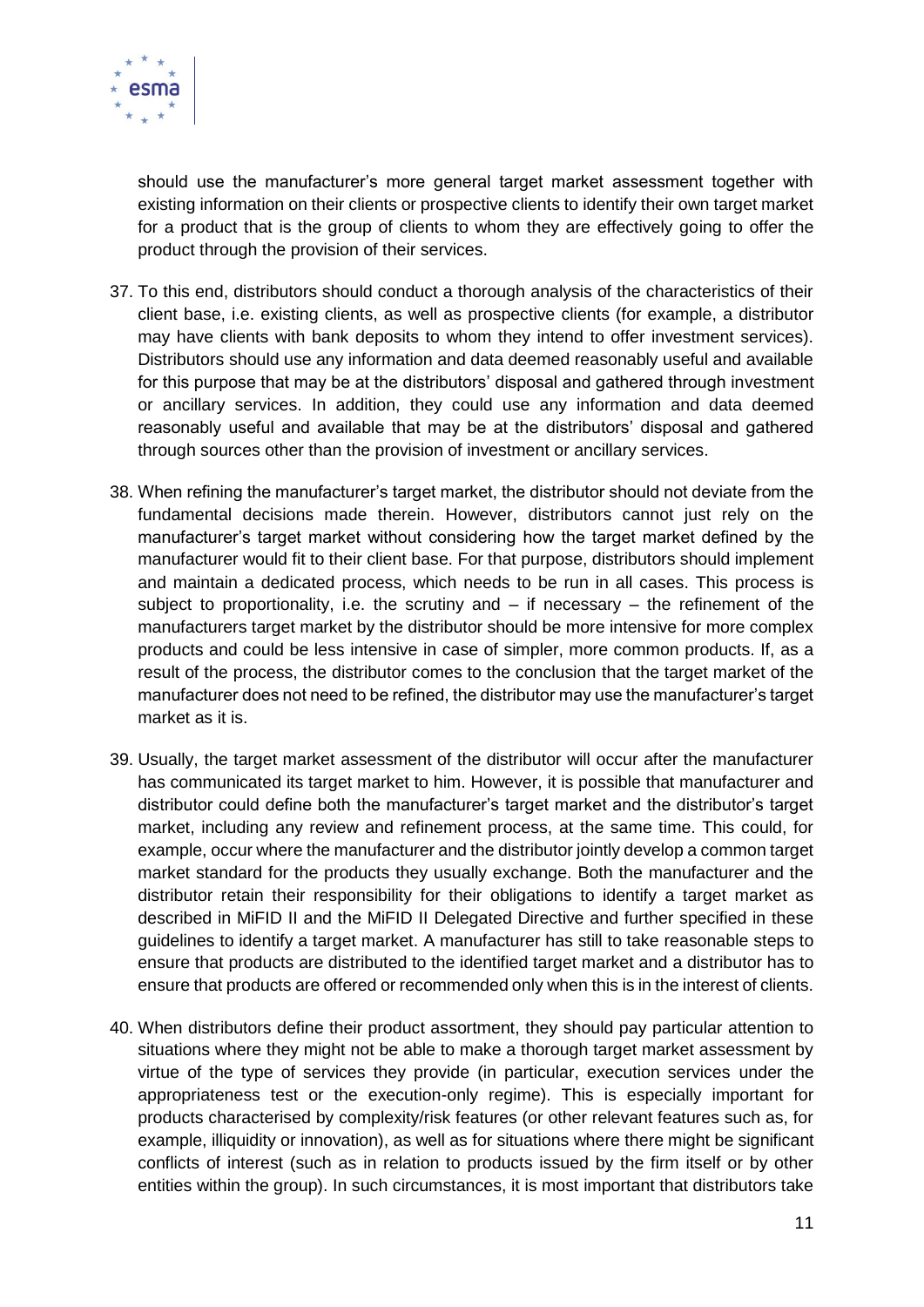

into due consideration all relevant information provided by the product manufacturer, both in terms of target market and distribution strategy.

# **Identification of the target market: differentiation on the basis of the nature of the product distributed**

- 41. The identification of the target market assessment by the distributor should also be done in an appropriate and proportionate manner, considering the nature of the investment product, in line with what described in paragraphs 21 to 24.
- 42. Where the manufacturer has identified a target market for simpler, more common products the distributor's target market identification does not necessarily have to result in a refinement of the manufacturer's target market.

# **Identification and assessment of the target market by the distributor: interaction with investment services**

- 43. As noted above, distributors are required to identify and assess the circumstances and needs of the group of clients to whom they are effectively going to offer or recommend a product, so as to ensure the compatibility between that product and the respective target clients. This obligation should apply in a proportionate manner depending, not only on the nature of the product (see paragraph 41 above), but also on the type of investment services that firms provide.
- 44. In this regard, it should be noted that, on one hand, the *ex-ante* assessment of the actual target market is influenced by the services provided, since it can be conducted more or less thoroughly depending on the level of client information available, which in turn depends on the type of services provided and the conduct of rules attached to their provision (in particular, investment advice and portfolio management allow for the acquisition of a wider set of information on clients compared to the other services). On the other hand, the target market assessment influences the decision on the type of services that are going to be provided in relation to the nature of the product and the circumstances and needs of the identified target clients, considering that the level of investor protection varies for different investment services, depending on the rules that apply at the point of sale. In particular, investment advice and portfolio management services allow for a higher degree of investor protection, compared to other services provided under the appropriateness regime or under execution-only.
- 45. It is therefore expected that when distributors define their product assortment, they pay particular attention to situations where they might not be able to conduct a thorough target market assessment by virtue of the type of services they provide. In particular, where distributors only carry out execution services with the assessment of appropriateness (for example through a brokerage platform), they should consider that they will usually be able to conduct an assessment of the actual target market which is limited to the sole categories of clients' knowledge and experience (see paragraph 18(b)); where they only conduct execution services under the execution-only regime, not even the assessment of clients'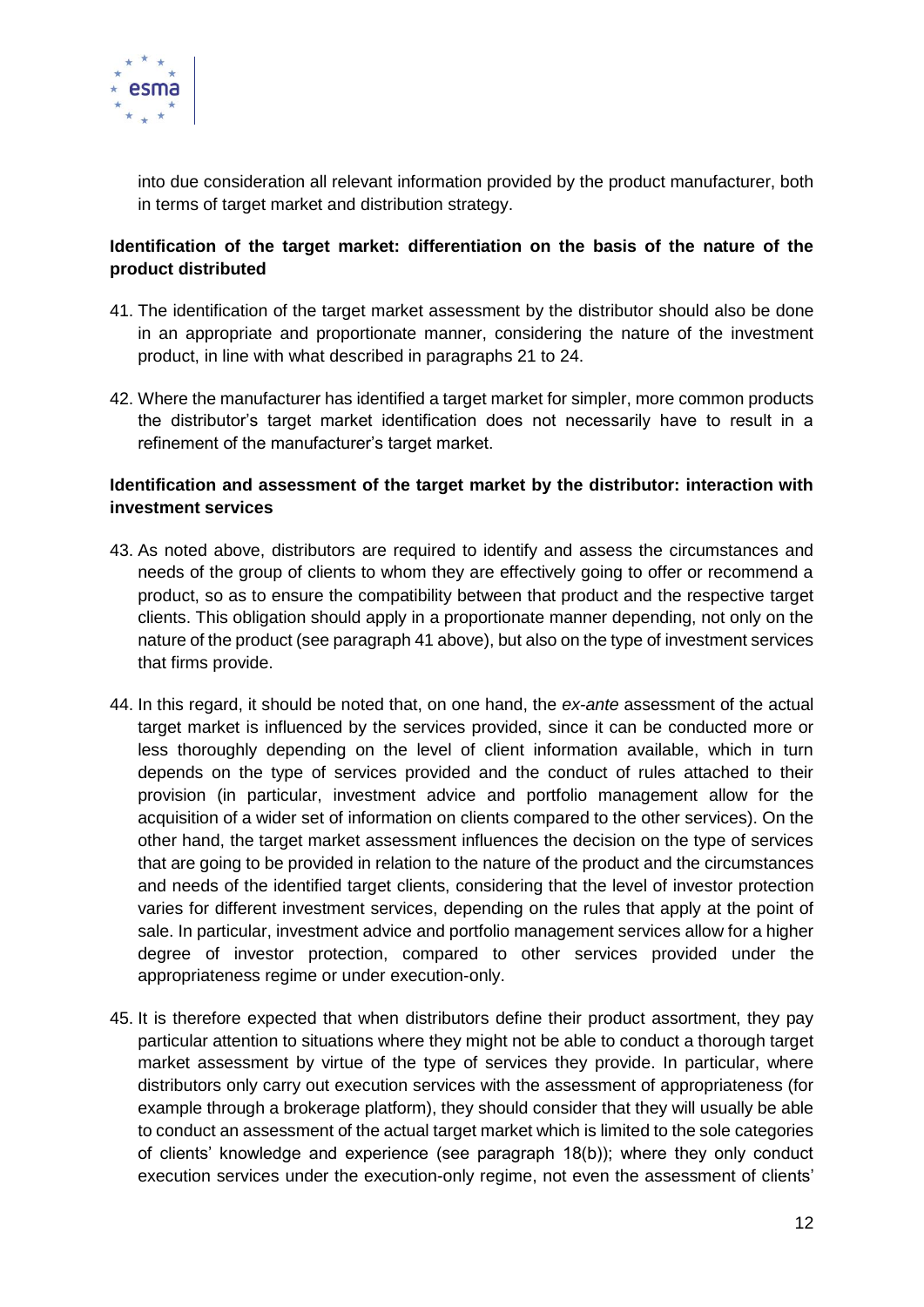

knowledge and experience will usually be possible<sup>8</sup> In this respect, firms should pay particular attention to the distribution strategy suggested by the manufacturer (see paragraphs 26, 49 to 51).

- 46. This is especially relevant for products characterised by complexity/risk features (or other relevant features such as, for example, innovation), as well as for situations where there might be significant conflicts of interest (such as in relation to products issued by entities within the firm's group or when distributors receive inducements from third parties), being also mindful of the limited level of protection afforded to clients at the point of sale by the appropriateness test (or no protection at all, in the case of execution-only). In such circumstances, it is most important that distributors take into due consideration all relevant information provided by the product manufacturer, both in terms of potential target market and distribution strategy. For example, where the manufacturer's target market describes a product with particular features which requires, not only detailed client's knowledge and experience, but also a specific financial situation as well as unique objectives/needs, the distributor may decide to adopt a prudent approach by not including it in its product assortment (even though the firm would be in the position to assess *ex-ante* the compatibility of that product with its client base in terms of knowledge and experience).
- 47. Moreover, taking into account that the client's protection decreases when information available is not sufficient to ensure a full target market assessment, distributors may also decide to let clients operate on a non-advised basis after having warned them that the firm is not in the position to assess their full compatibility with such products.
- 48. On the contrary, if distributors intend to approach clients or prospective clients in any way to recommend or actively market a product or consider that product for the provision of portfolio management, then a thorough assessment of the target market should always be conducted.

#### **Distribution strategy of the distributor**

 $\overline{a}$ 

- 49. The distributor should take the distribution strategy identified by the manufacturer into account and review it with a critical look. However, ultimately, including when a manufacturer is an entity not subject to MiFID II and thus it is not obliged to identify a distribution strategy, the distributor should define its own distribution strategy in light of information on its client base and type of services provided.
- 50. In particular, while taking into due consideration the suggested distribution strategy of the manufacturer, the distributor could decide to follow a more prudent approach by providing investment services that afford a higher level of protection to investors, such as investment advice. For instance, if the manufacturer considers that the features of a given product are

<sup>&</sup>lt;sup>8</sup> As explained above (see paragraph 36), for the definition of the target market, in addition to information gathered through investment or ancillary services, distributors could use any further information and data deemed reasonably useful that may be at their disposal and gathered through other sources. Therefore, even firms only providing investment services under appropriateness or execution-only regime, could be in the position to conduct a more thorough assessment of the target market.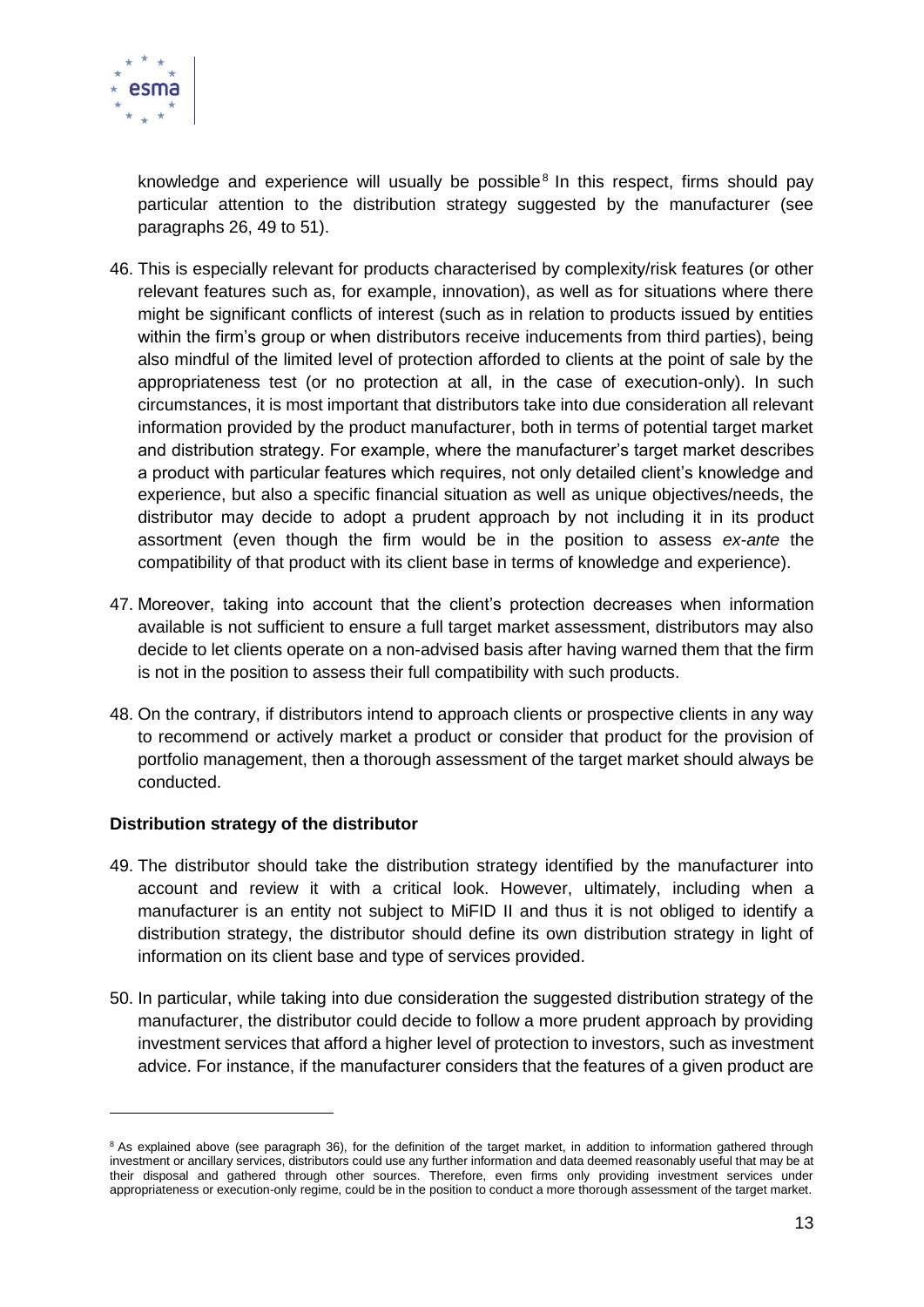

compatible with a distribution strategy through non-advised services, the distributor may still decide that the characteristics of its existing or prospective clients (for example, very limited knowledge and no experience with investments in that type of product, unstable financial situation and very short-term objectives) are such that investment advice would be the most appropriate choice to ensure their best interests.

51. On the contrary, the distributor could decide, in certain circumstances, to take a less prudent approach in relation to the distribution strategy defined by the manufacturer. For example, if the manufacturer deems that a given product, due to its specific features, should be offered through investment advice, the distributor could still make that product available through execution services to a specific segment of clients. In these situations, ESMA expects that the distributor would do so only after a thorough analysis of the features of the products and the target clients. Moreover, this decision should be reported to the manufacturer as part of the distributor's obligation to provide the manufacturer with sales information in a way that the manufacturer can take it into account in their product governance process and when selecting suitable distributors (as described in paragraphs 21-22).

#### **Portfolio management, portfolio approach, hedging and diversification**

- 52. When providing investment advice adopting a portfolio approach and portfolio management to the client, the distributor can use products for diversification and hedging purposes. In this context, products can be sold outside of the producttarget market, if the portfolio as a whole or the combination of a financial instrument with its hedge is suitable for the client.
- 53. The identification of a target market by the distributor is without prejudice to the assessment of suitability. This means that, in certain cases, permissible deviations between the target market identification and the individual eligibility of the client may occur if the recommendation or sale of the product fulfils the suitability requirements conducted with a portfolio view as well as all other applicable legal requirements (including those relating to disclosure, identification and management of conflicts of interest, remuneration and inducements).
- 54. The distributor is not required to report sales outside of the positive target market to the manufacturer if these sales are for diversification and hedging purposes and if these sales are still suitable given the client's total portfolio or the risk being hedged.
- 55. Sales of products into the negative target market should always be reported to the manufacturer and disclosed to the client, even if those sales are for diversification or hedging purposes. Moreover, even if for diversification purposes, sales into the negative target market should be a rare occurrence (see also paragraphs 67-74).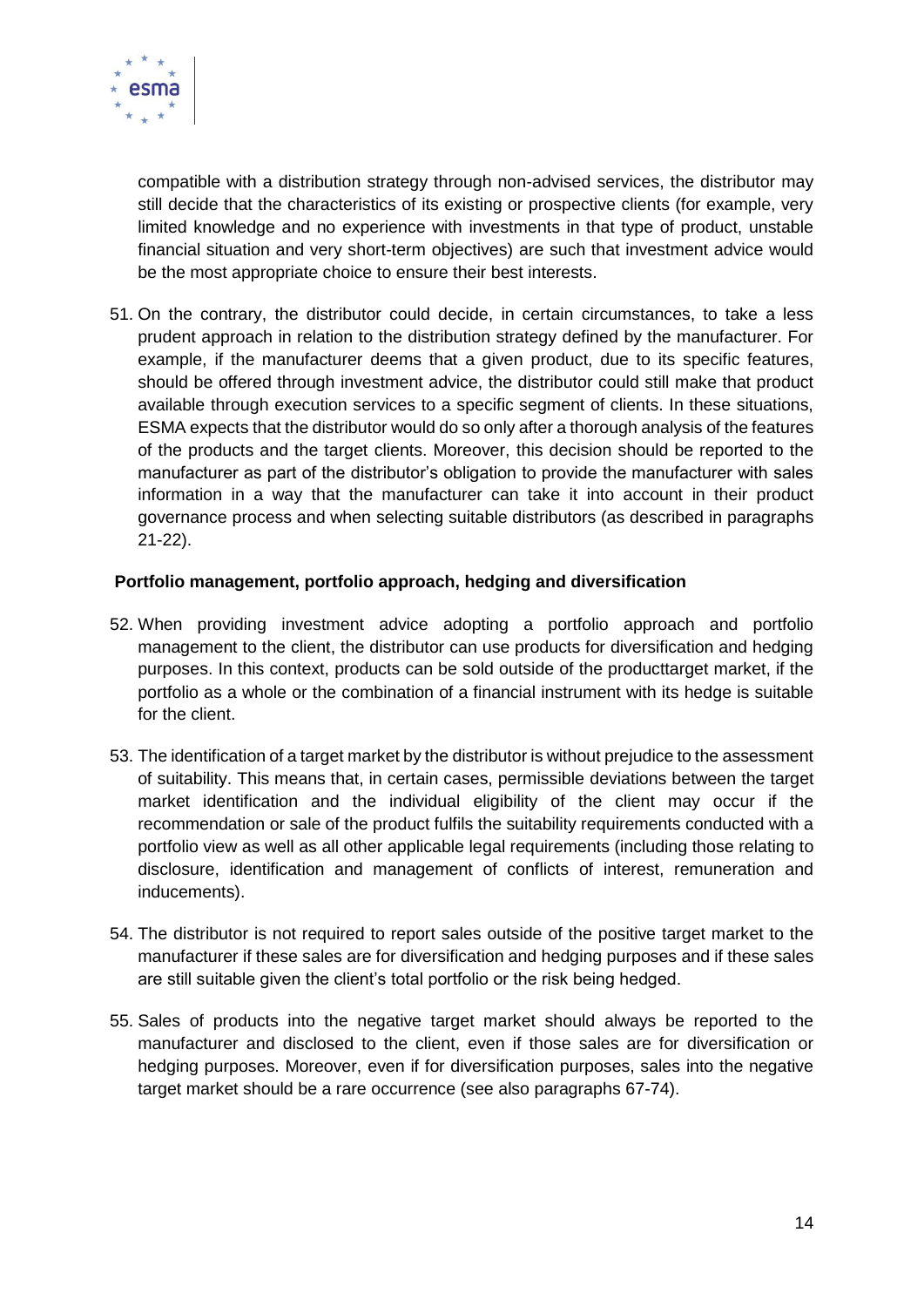

# **Regular review by the manufacturer and distributor to respectively assess whether products and services are reaching the target market**

- 56. Article 16(3) MiFID II and Articles 9 and 10 of the MiFID II Delegated Directive require manufacturers and distributors to review products on a regular basis to assess whether the product remains consistent with the needs, characteristics and objectives of the identified target market and whether the intended distribution strategy remains appropriate.
- 57. Manufacturers should consider, on a proportionate basis, what information they need in order to complete their review and how to gather that information. In line with Recital 20 of the MiFID II Delegated Directive, relevant information could include, for example, information on which distribution channels have been employed, the proportion of sales made outside the target market, summary information of the types of client, a summary of any complaints received and questions suggested by the manufacturer to a sample of clients for feedback. Such information may be in an aggregated form and does not need to be on an instrument-by-instrument or sales-by-sales basis.
- 58. To support reviews by MiFID manufacturers, distributors must provide them with information on sales and, where appropriate, any other relevant information that may be the outcome of the distributor's own periodic review. Furthermore, distributors should consider data and information that may give an indication that they have wrongly identified the target market for a specific product or service or that the product or service no longer meets the circumstances of the identified target market, such as where the product becomes illiquid or very volatile due to market changes. Any such information is subject to the proportionality principle and may generally be in an aggregated form and does not generally need to be on an instrument-by-instrument or sale-by-sale basis. However, instrument-specific information should be provided in cases with particular relevance for certain individual instruments (e.g. if the distributor comes to the conclusion that a target market for a specific product was wrongly determined).
- 59. In relation to the reporting of information on sales outside the manufacturer's target market, distributors should be able to report any decisions they have taken to sell outside the target market or to broaden the distribution strategy recommended by the manufacturer and information on sales made outside the target market (including sales within the negative target market), taking into account the exceptions as noted in paragraph 54.

# **Distribution of products manufactured by entities not subject to MiFID II product governance requirements**

60. Firms that distribute products that have not been manufactured by entities subject to the MiFID II product governance requirements are expected to perform the necessary due diligence so as to provide an appropriate level of service and security to their clients compared to a situation where the product had been designed in accordance with the MiFID II product governance requirements.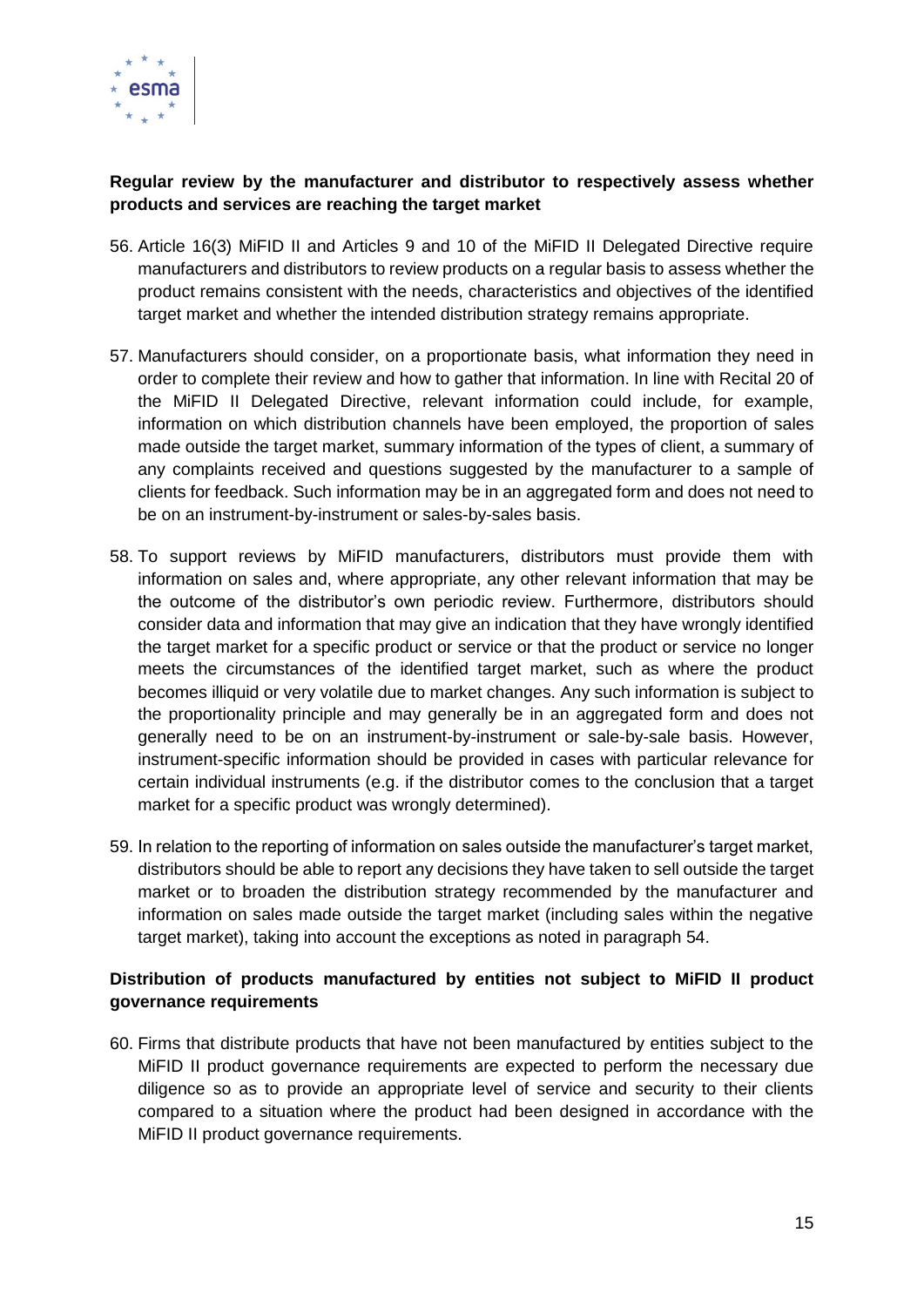

- 61. Where a product has not been designed in accordance with the MiFID II product governance requirements (for example, in the case of investment products issued by entities that are not subject to the MiFID II product governance requirements), this may affect the information gathering process or the target market identification:
	- Target market definition: The distributor shall determine the target market also when the target market is not defined by the manufacturer,<sup>9</sup> (see paragraph 34). Therefore, even where the firm does not receive a description of the target market from the manufacturer or information on the product approval process, it has to define its "own" target market. This should be done in an appropriate and proportionate manner (see paragraph 21).
	- Information gathering process: distributors shall take all reasonable steps to ensure that the level of product information obtained from the manufacturer is of a reliable and adequate standard, to ensure that products will be distributed in accordance with the characteristics, objectives and needs of the target market <sup>10</sup> . Where all relevant information is not publicly available (for example, through the PRIIPs<sup>11</sup> KID or a prospectus), the reasonable steps should include entering into an agreement with the manufacturer or its agent in order to obtain all relevant information enabling the distributor to carry out its target market assessment. Publicly available information may only be accepted if it is clear, reliable and produced to meet regulatory requirements<sup>12</sup>. For example, information disclosed in compliance with requirements in the Prospectus Directive, the Transparency Directive, the UCITS Directive, the AIFMD Directive or third-country equivalent requirements are acceptable.
- 62. The obligation referred to in paragraph 61 is relevant for products sold on primary and secondary markets and shall apply in a proportionate manner, depending on the degree to which publicly available information is available and the complexity of the product<sup>13</sup>. Thus, information about simpler, more common products, such as ordinary shares, will usually not require an agreement with the manufacturer but can be derived from the manifold information sources published for regulatory purposes for such products.
- 63. Where the distributor is not in a position to obtain in any way sufficient information on products manufactured by entities not subject to the MiFID II product governance requirements, the firm would be unable to meet its obligations under MiFID II and, consequently, should refrain from including them in its product assortment.

#### **Application of product governance requirements to the distribution of products that were manufactured before the date of application of MIFID II.**

-

<sup>&</sup>lt;sup>9</sup> See Article 10(1) of the MiFID II Delegated Directive.

<sup>&</sup>lt;sup>10</sup> See subparagraph 3 of Article 10(2) of the MiFID II Delegated Directive.

<sup>11</sup> Regulation (EU) No 1286/2014 of the European Parliament and of the Council of 26 November 2014 on key information documents for packaged retail and insurance-based investment products (PRIIPs) (OJ 352, 09.12.2014, p. 1–23).

<sup>&</sup>lt;sup>12</sup> See Article 10(2) of the MiFID II Delegated Directive.

<sup>&</sup>lt;sup>13</sup> See subparagraph 3 of Article 10(2) of the MiFID II Delegated Directive.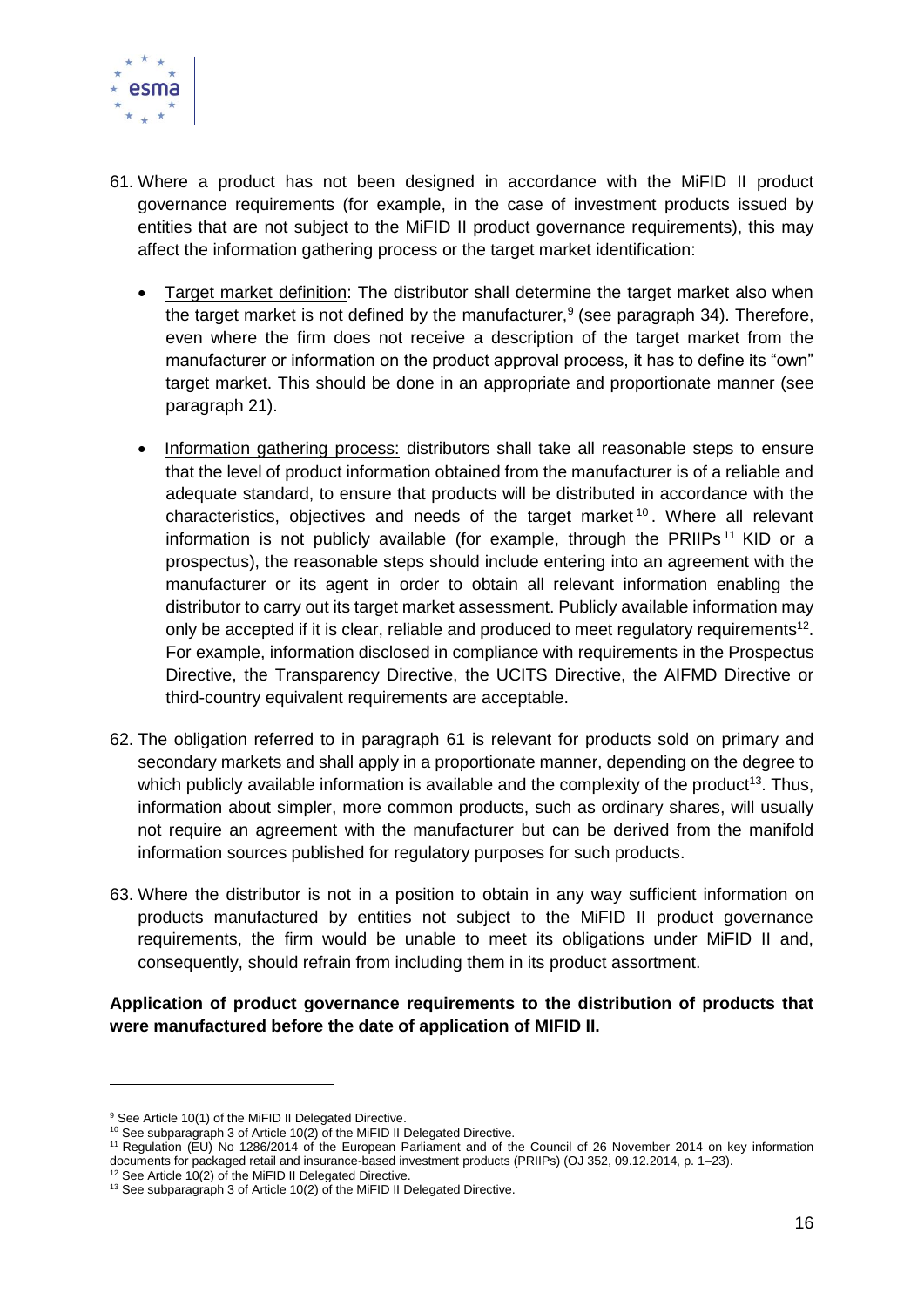

- 64. Products manufactured and distributed before 3 January 2018 should not fall within the scope of the product governance requirements as defined by MiFID II.
- 65. Products which were manufactured before 3 January 2018 but which are distributed to investors after 3 January 2018 should fall within the scope of product governance requirements applicable to distributors, in particular, the requirement to identify a target market for any financial product. In this situation, the distributor should act as if the manufacturer was an entity not subject to MiFID II product governance requirements. When the target market has been identified by the manufacturer (on a voluntary basis / on the basis of commercial agreements with distributors) in line with these guidelines, the distributor, after reviewing it with a critical look, could rely on this target market identification.
- 66. However, a target market should be assigned by the manufacturer to such products, at the latest, following the next product review process cycle that is conducted according to Article 16(3) of MiFID II after 3 January 2018. The distributor should then consider this target market in its own review process.

#### <span id="page-16-0"></span>**V.4. Guidelines on issues applicable to both manufacturers and distributors**

#### **Identification of the 'negative' target market and sales outside the positive target market**

- 67. The firm needs to consider whether the product would be incompatible with certain target clients ("negative" target market)<sup>14</sup>. When doing so, the firm should apply the same categories and principles as stated above in paragraphs 13-20 and 34-40. In line with the approach followed for the identification of the 'positive' target market, the manufacturer, who does not have a direct relationship with end-clients, will be able to identify the negative target market on a theoretical basis, i.e. with a more general view on how the specificities of a given product would not be compatible with certain groups of investors; the distributor, taking into account the manufacturer's more general negative target market as well as information on its own client base, will be in the position to identify more concretely the group of clients to whom it should not distribute that specific product. In addition, the distributor is also required to identify any group(s) of clients for whose needs, characteristics and objectives, a service related to the distribution of a certain product would not be compatible.
- 68. Some of the target market characteristics used in the positive target market assessment by manufacturers and distributors will automatically lead to opposing characteristics for investors for whom the product is not compatible (for example, if a product is made for the investment objective "speculation" it will at the same time not be suitable for "low risk" objectives). In this case, a firm could define the negative target market by stating that the product or service is incompatible for any client outside the positive target market.

<sup>&</sup>lt;sup>14</sup> See Articles 9(9) and 10(2) of the MiFID II Delegated Directive.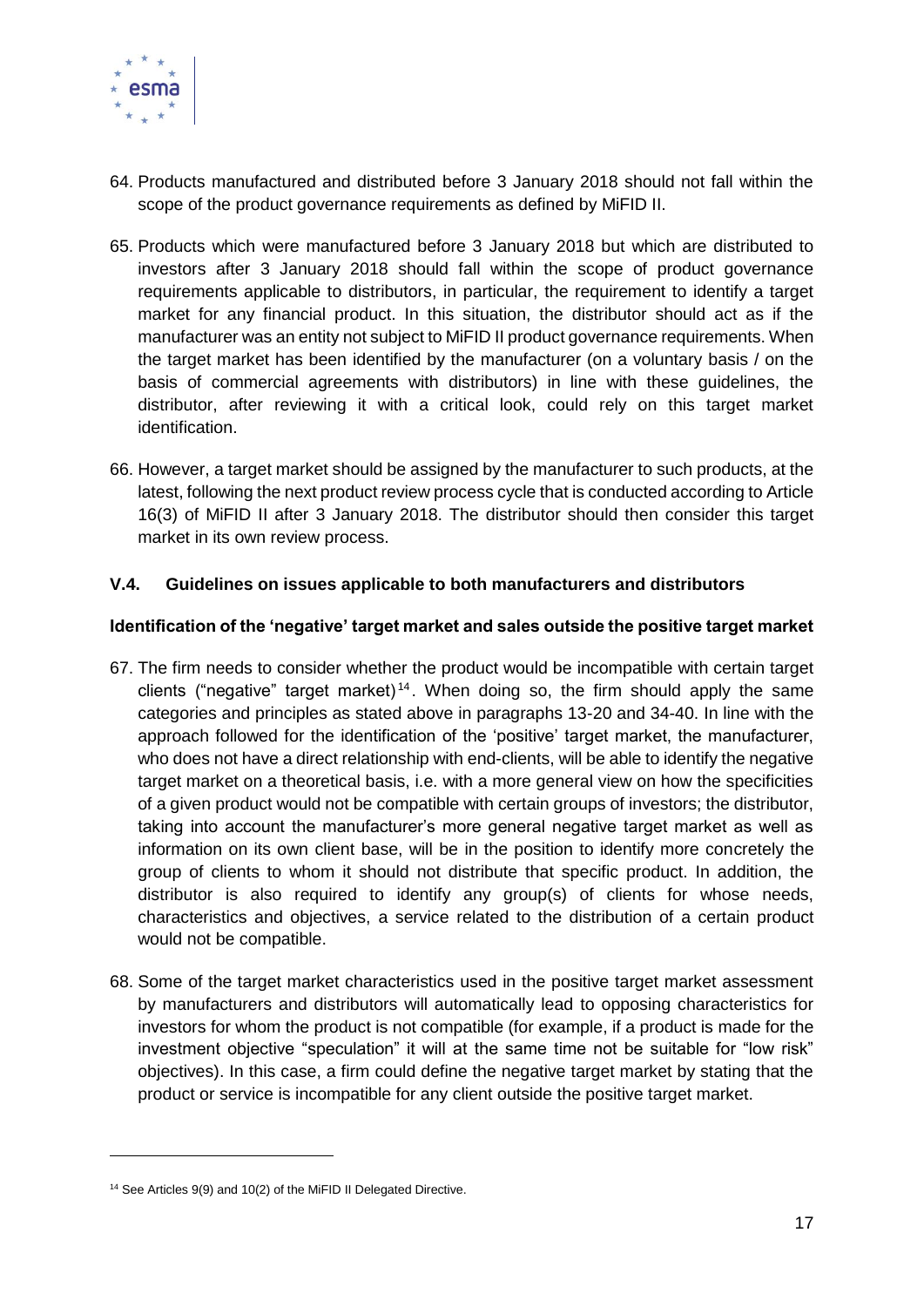

- 69. Again, it is important to take account of the principle of proportionality. When assessing a potential negative target market, the number and detail of factors and criteria will depend on the nature, especially the complexity or the risk-reward profile, of the product (i.e. a plain vanilla product is likely to have a smaller group of possible investors for whom it is incompatible, while the group of clients for whom the financial instrument is not compatible might be large for a more complex product).
- 70. There might be situations where products could, under certain circumstances and where all other legal requirements are met (including those relating to disclosure, suitability or appropriateness, identification and management of conflicts of interest), be sold outside the positive target market. However, these instances should be justified by the individual facts of the case, the reason for the deviation should be clearly documented and, where provided, included in the suitability report.
- 71. As the negative target market is an explicit indication of those clients for whose needs, characteristics and objectives the product is not compatible and to whom the product should not be distributed, the sale to investors within this group should be a rare occurrence, the justification for the deviation should be accordingly significant and is generally expected to be more substantiated than a justification for a sale outside the positive target market.
- 72. For example, the sale of products outside the target market could occur as a result of nonadvised sales (i.e. where clients approach a firm to purchase a certain product without any active marketing by the firm or having been influenced in any way by that firm), where the firm does not have all the necessary information to conduct a thorough assessment of whether the client falls within the target market, which might be the case, for instance, for execution platforms that only operate under the appropriateness regime. It is expected that in the context of product governance arrangements, firms analyse ex-ante situations such as the one described, and make a responsible decision on how they are going to address them should they occur, and that client-facing employees are informed of the approach defined at management body level, so that they can comply with it. Firms should also take into consideration the nature of the products included in the range of those they intend to offer to clients (for example, in terms of complexity/risk) and the existence of any conflicts of interest with clients (such as in the case of self-placement), as well as their business model. Some firms could, for example, consider the possibility of not allowing clients to operate if they fall within the negative target market, while letting other clients transact on a financial product that is in the 'grey' area, i.e. between the positive and negative target markets.
- 73. It is important that if the distributor becomes aware, for example, through the analysis of clients' complaints or other sources and data, that the sale of a certain product outside the target market identified ex-ante has become a significant phenomenon (for instance, in terms of number of clients involved), such input will be taken into due consideration in the course of its periodic review of the products and related services offered. In such cases, the distributor may, for example, come to the conclusion that the target market originally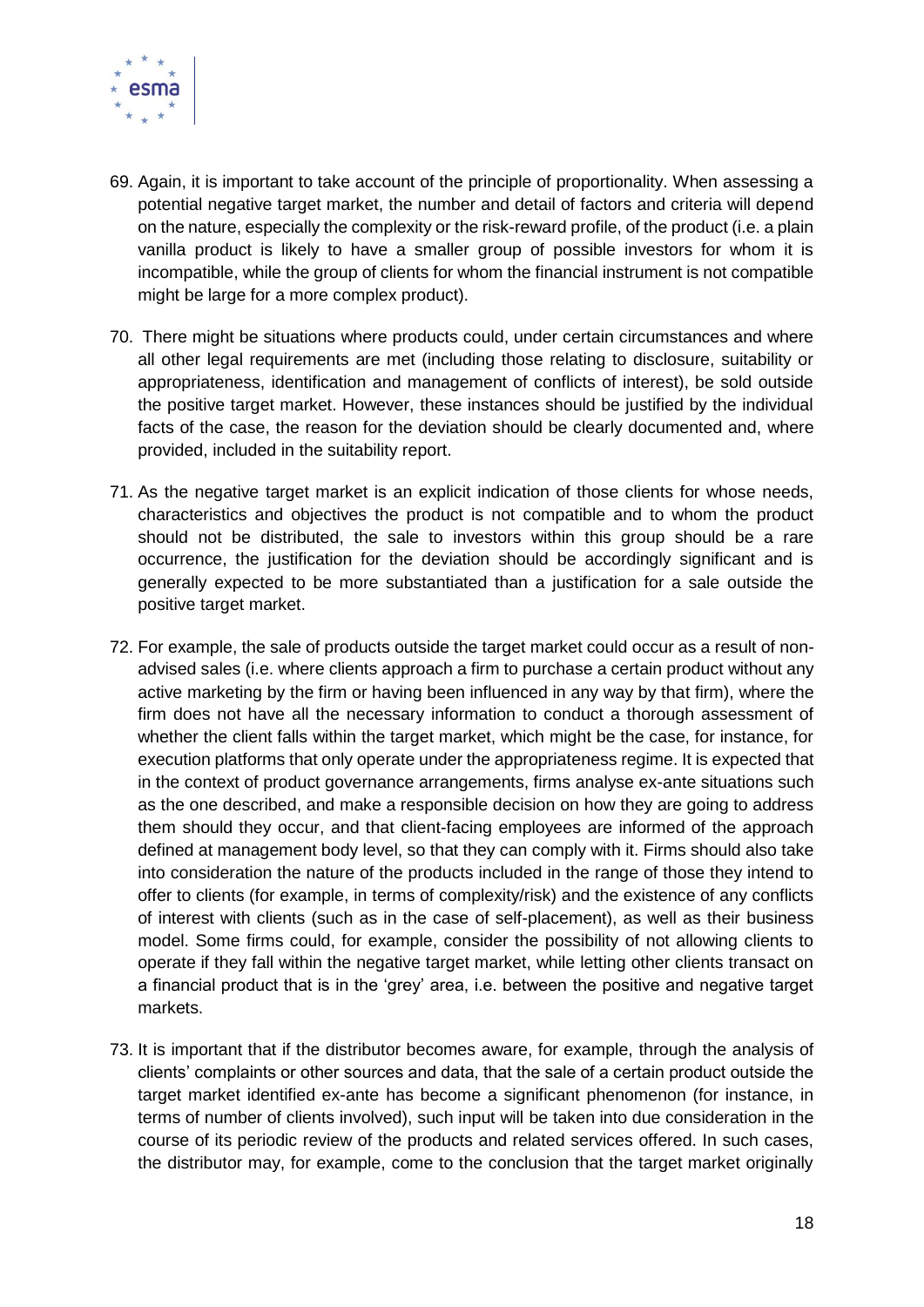

identified was not correct and that it needs to be reviewed or that the related distribution strategy was not appropriate for the product and has to be reconsidered.

74. Deviations from the target market (outside the positive or within the negative) which may be relevant for the product governance process of the manufacturer (especially those that are recurrent) should be reported to the manufacturer taking into account the exceptions as noted in paragraph 54.

# **Application of the target market requirements to firms dealing in wholesale markets (i.e. with professional clients and eligible counterparties)**

#### *Professional clients and eligible counterparties as part of the intermediation chain*

- 75. The requirements set out in Article 16(3) MiFID II apply irrespective of the nature of the client (retail, professional or eligible counterparty). At the same time Articles 16(3) and 24(2) MiFID II specify that the clients to be targeted shall be the "end-clients". This means that a firm does not need to specify a target market for other firms (professional clients and eligible counterparties) within the intermediation chain, but rather it needs to design the target market with the end-client in mind (i.e. the final client in the intermediation chain). The specific type of end-client targeted is to be stated in the client-type category referred to in paragraph 18(a).
- 76. Where a professional client or an eligible counterparty buys a product with the intention to sell it on to other clients, therefore acting as a link in the intermediation chain, they should not be considered as "end-clients".
- 77. In such a case, the professional client (or eligible counterparty) would be acting as distributor and therefore should comply with the product governance requirements applicable to distributors.
- 78. For example, if a firm sells a product to an eligible counterparty that buys the product with the intention of distributing it more widely to professional or retail clients, the eligible counterparty should reassess the relevant target market in line with its obligations as a distributor. If the eligible counterparty then makes changes to the product before onward distribution, this is likely to mean that it must comply with the product governance provisions for manufacturers as well as those for distributors.

#### *Professional clients and eligible counterparties as end-clients*

79. The MiFID client categorisation framework calibrates conduct of business protections to the needs of each client category (i.e. retail clients, professional clients and eligible counterparties). In a wholesale market context (which includes professional clients and eligible counterparties only), MiFID allows certain assumptions to be made about clients' knowledge and experience with respect to understanding investment risks.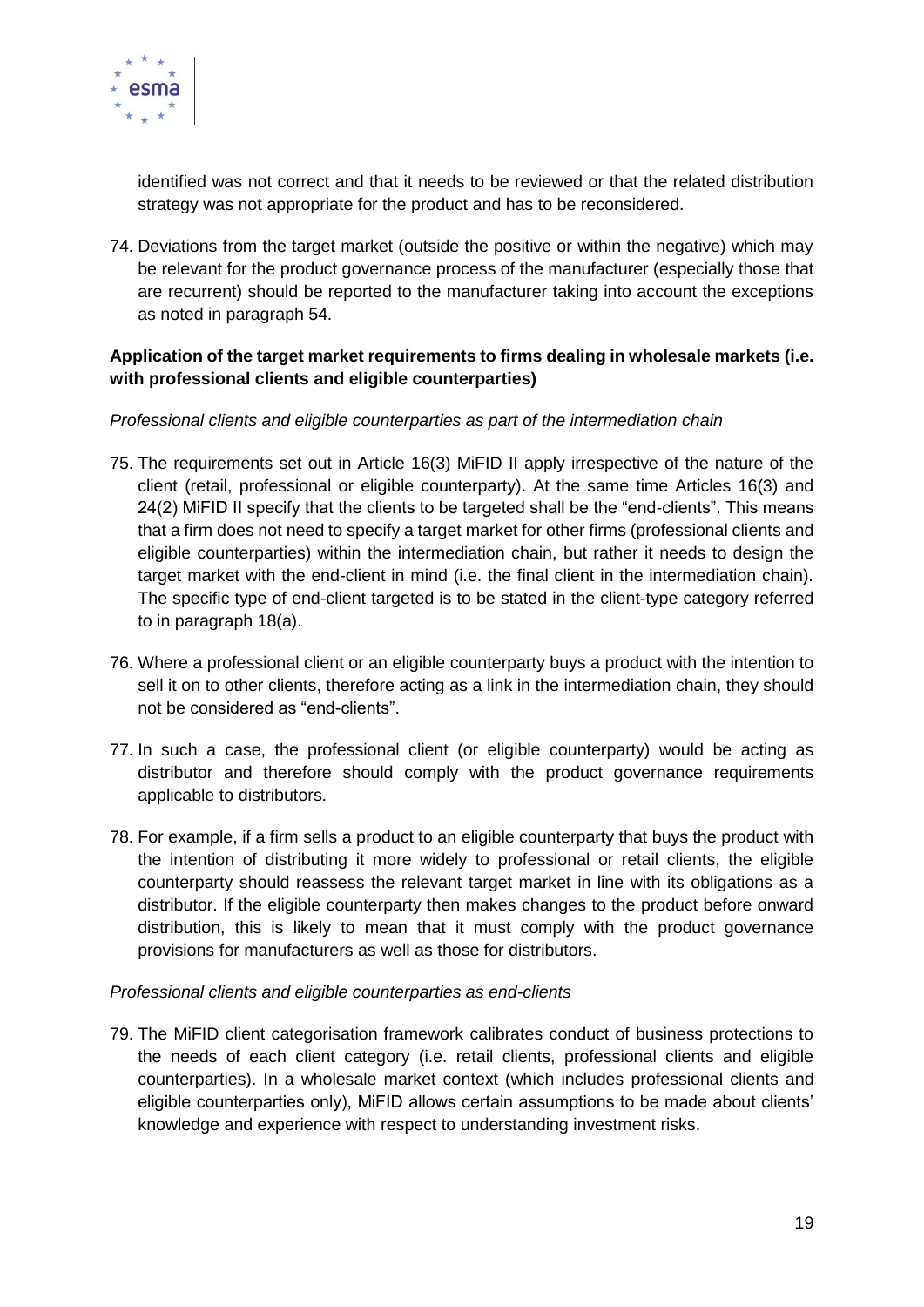

80. MiFID II requires firms to ensure that the products they manufacture and/or distribute are designed to meet the needs of an identified target market of end-clients within the relevant category of clients<sup>15</sup>. As such, when assessing the appropriate target market for a particular product, firms should consider the appropriate client category and whether it allows them to make any assumptions about the end clients' knowledge and experience.

#### *For professional clients as end-clients*

- 81. Firms are entitled to assume that professional clients have the required knowledge and experience to understand the risks attached to the particular products or services for which they have been classified as a professional client<sup>16</sup>. MiFID nonetheless, makes a distinction between per se professional clients and elective professional clients – providing that clients in the latter category should not be presumed to possess the knowledge and experience comparable to per se professional clients.
- 82. Therefore, firms should, when carrying out their target market identification, consider the differences in assumed knowledge between retail and professional clients and, within the professional client category, elective professional clients and per se professional clients<sup>17</sup>. For example, the contrast in approach should take account of the differences in the knowledge and experience profiles of these different client categories.
- 83. It is possible that some products (for example those that are suitable for distribution in mass retail markets) will have a widely defined target market that might include both retail and professional clients. Such products, for example, units or shares in an ordinary UCITS fund, could, by default, be regarded as having a target market that includes professional clients. However, some other products, in particular products that have complex risk profiles, will have a more narrowly defined target market. For instance, the target market for a contingent convertible bond might be only composed of per se professional or elective professional clients who are likely to understand the complexities associated with these products.

#### *For eligible counterparties as end-clients*

84. The MiFID regulatory framework recognises eligible counterparties as the most sophisticated class of investors and capital market participants, consequently switching off many of the conduct of business protections in respect of these clients. MiFID II however, seeks to increase the protections afforded to non-retail clients, extending certain information and reporting requirements to firms' dealings with eligible counterparties. While firms are not obliged to apply the requirements in Article 24 (with the exception of paragraphs 4 and 5) of MiFID II when entering into transactions with eligible counterparties (Article 30(1) of MiFID II), they will still need to ensure that they act "honestly, fairly and professionally" and communicate in a way that is "fair, clear and not misleading" in their

<sup>15</sup> See subparagraph 3 of Article 16(3) and Article 24(2) of MiFID II.

<sup>16</sup> See Annex II of MiFID II.

<sup>&</sup>lt;sup>17</sup> See subparagraph 2 of section II.1 of Annex II of MiFID II.